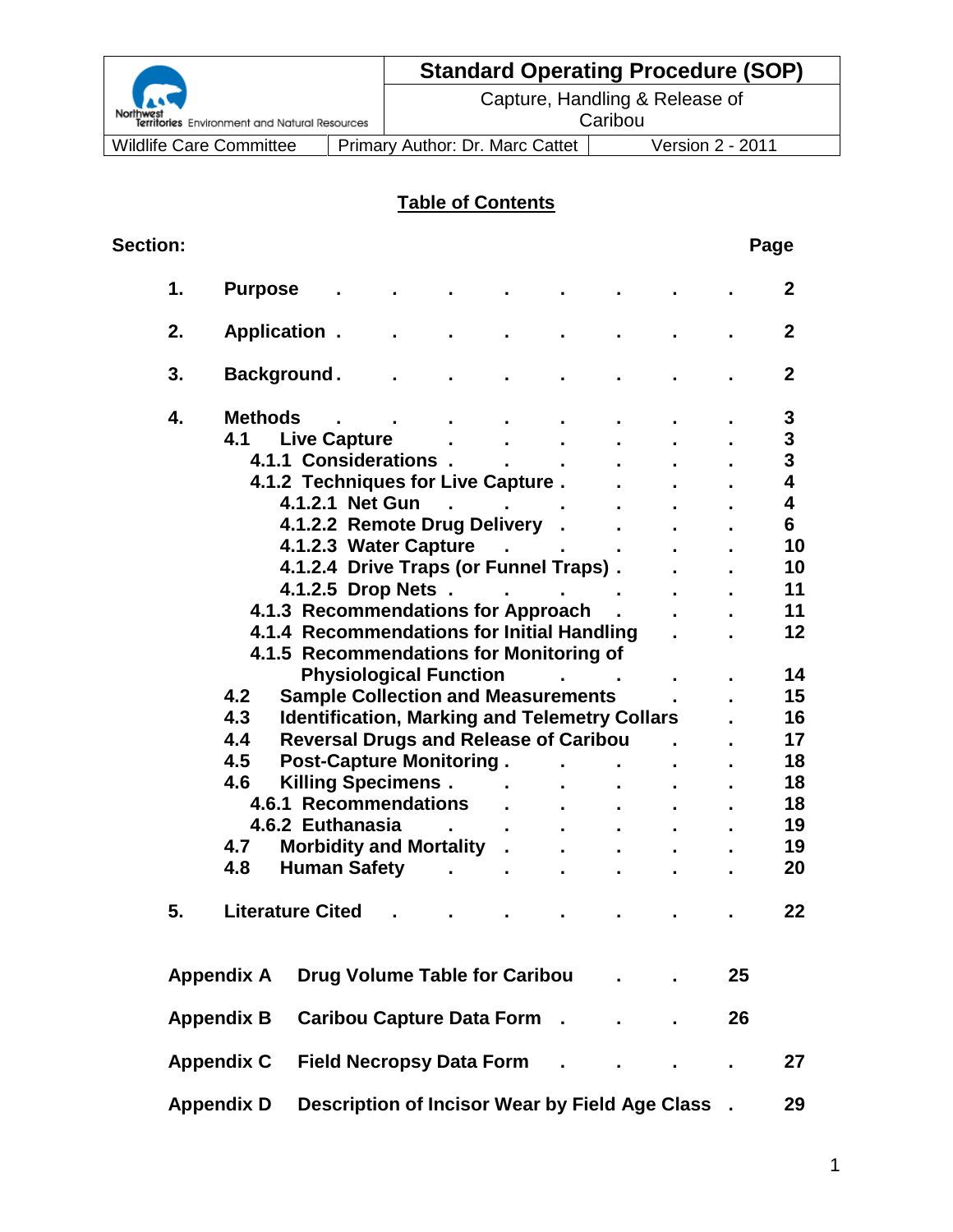|                                               |  | <b>Standard Operating Procedure (SOP)</b> |                                           |  |
|-----------------------------------------------|--|-------------------------------------------|-------------------------------------------|--|
| Territories Environment and Natural Resources |  |                                           | Capture, Handling & Release of<br>Caribou |  |
| <b>Wildlife Care Committee</b>                |  | <b>Primary Author: Dr. Marc Cattet</b>    | Version 2 - 2011                          |  |

## **1. Purpose**

 To provide recommendations for the capture, handling, and release of caribou using acceptably humane methods while maintaining minimal risk to staff and allowing appropriate research or management to be conducted.

## **2. Application**

 This standard operating procedure (SOP) applies to employees of the Government of the Northwest Territories (GNWT) and any other personnel involved with the capture and handling of caribou in the NWT.

## **3. Background**

- Three subspecies of Caribou (*Rangifer tarandus*) are present in the NWT: Woodland Caribou (*R. t. caribou*), Barrenground Caribou (*R.t. groenlandicus*) and Peary Caribou (*R. t. pearyi*). A fourth genetic group is present but need more studies to determine full sub-species status. This group is presently referred to as Dolphin-Union Caribou (R.t. *groenlandicus* x *perryi*).
- The Committee On the Status of Endangered Wildlife In Canada (COSEWIC) has assessed some subspecies of caribou in the NWT. The federal Species at Risk Act (SARA) has legislated (COSEWIC) as one of its key components functioning as aadvisory body to the Federal government. The law gives COSEWIC the mandated responsibility for assessing the biological status on Canadian species in detail, and to provide the basis for the wildlife protection and recovery measures spelled out in the rest of the SARA.
- This process creates two lists: COSEWIC list and SARA list. Updating the former is the result of a COSEWIC assessment, and amending the later is the result of a formal designation under Schedule 1 of SARA.
- Species can be listed either as

*Extinct*: a wildlife species that no longer exists.

*Extirpated*: a wildlife species that no longer exists in the wild in Canada, but exists elsewhere.

*Endangered*: a wildlife species that is facing imminent extirpation or extinction.

- *Threatened*: a wildlife species likely to become an endangered species if nothing is done to reverse the factors leading to its extirpation or extinction.
- *Special Concern*: a wildlife species that may become a threatened or an endangered species because of a combination of biological characteristics and identified threats.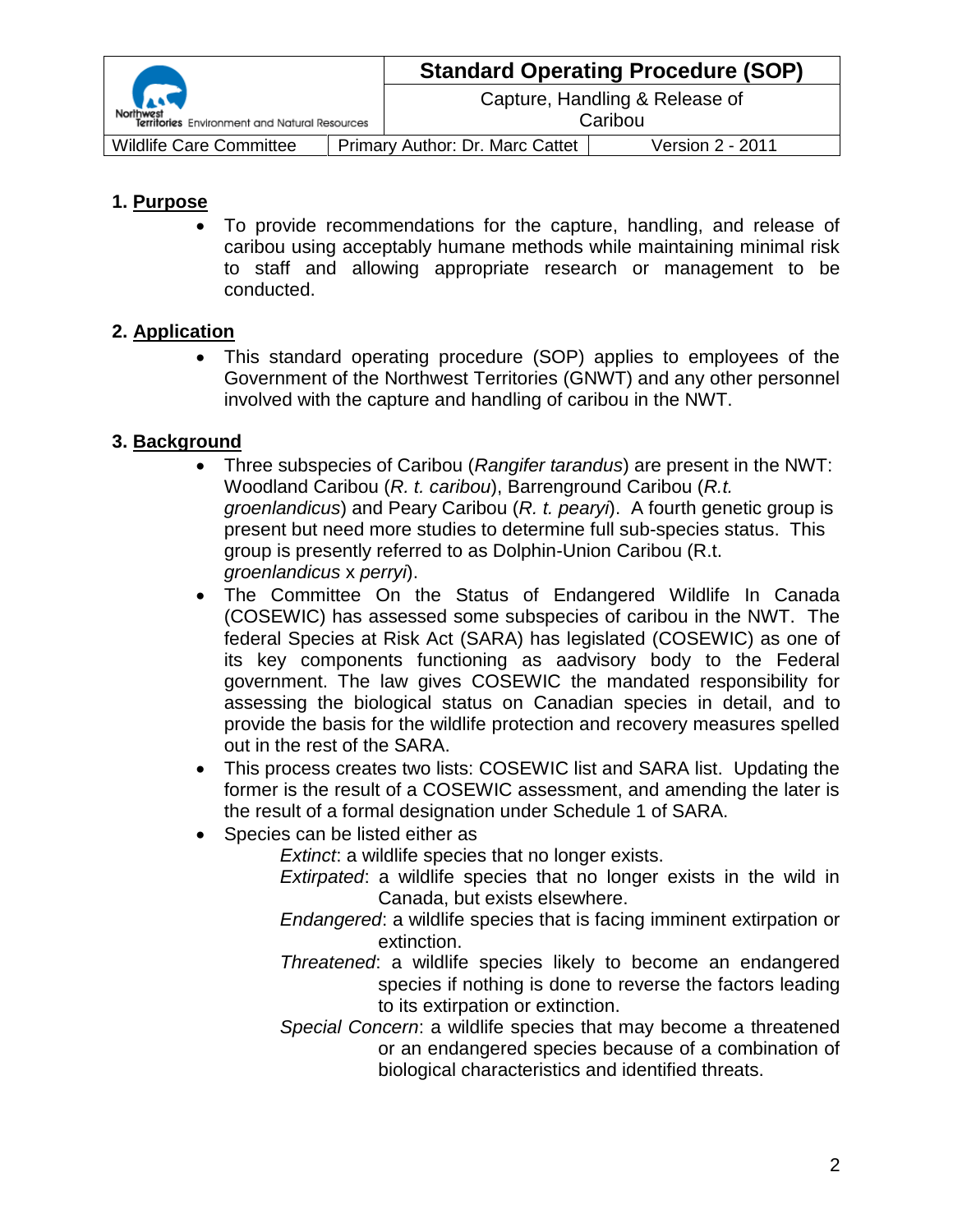| Territories Environment and Natural Resources |  |                                           | <b>Standard Operating Procedure (SOP)</b> |
|-----------------------------------------------|--|-------------------------------------------|-------------------------------------------|
|                                               |  | Capture, Handling & Release of<br>Caribou |                                           |
| <b>Wildlife Care Committee</b>                |  | Primary Author: Dr. Marc Cattet           | Version 2 - 2011                          |

- Peary Caribou has been assessed by COSEWIC in 2004, and are listed under SARA as "*Endangered*".
- Dolphin-Union Caribou has been assessed by COSEWIC in 2004, and are listed under SARA as "*Special Concern*".
- Woodland Caribou has been assessed by COSEWIC in 2002, and two ecotypes occurring in the NWT are listed under SARA as:
	- Boreal Woodland Caribou (also called Boreal Caribou) "*Threatened*"
	- Northern Mountain Woodland Caribou (also called NM Caribou) "*Special Concern*".
- Details on each subspecies of caribou in the NWT can be found on [www.wildlife.com](http://www.wildlife.com/) web page.
- Details on SARA status of caribou can be found on the SARA Registry web page and details on COSEWIC can be found on www.COSEWIC.gc.ca).
- Habitat alterations, hunting, disturbance by humans (including construction of roads and pipelines), and predation (by wolves, coyotes, and bears) have all contributed to the decline of many caribou herds. Factors beyond our control, such as weather and climate change, are also influential. One of the current challenges in caribou management is to learn more about how these factors interact and how to decrease their threat to boreal caribou populations.
- The status of caribou may have implications for research of this species in the NWT. As of 2006, investigators *do not yet* need a SARA permit to study SARA listed caribou populations in the NWT. Contact Environment Canada, as one of the SARA authorities, for more information as required. As with any other wildlife species in the NWT, all investigators must ensure their capture and handling protocol meets all requirements of the Government of the Northwest Territories Environment and Natural Resources (GNWT-ENR). See www.nwtwildlife.com and follow the *Research* tab for more information.

## **4. Methods**

## **4.1. Live Capture**

*Techniques for the live capture of caribou include net gun, remote drug delivery, water capture, drive (or funnel) traps, and drop nets. Capture by net gun is the most common method of capture used for caribou in the NWT. Remote drug delivery, water capture, drive (or funnel) traps and drop nets are primarily used in other jurisdictions. The use of drugs during caribou captures has been limited in the past due to community concerns relating to consumption of meat from captured animals.*

## **4.1.1 Considerations:**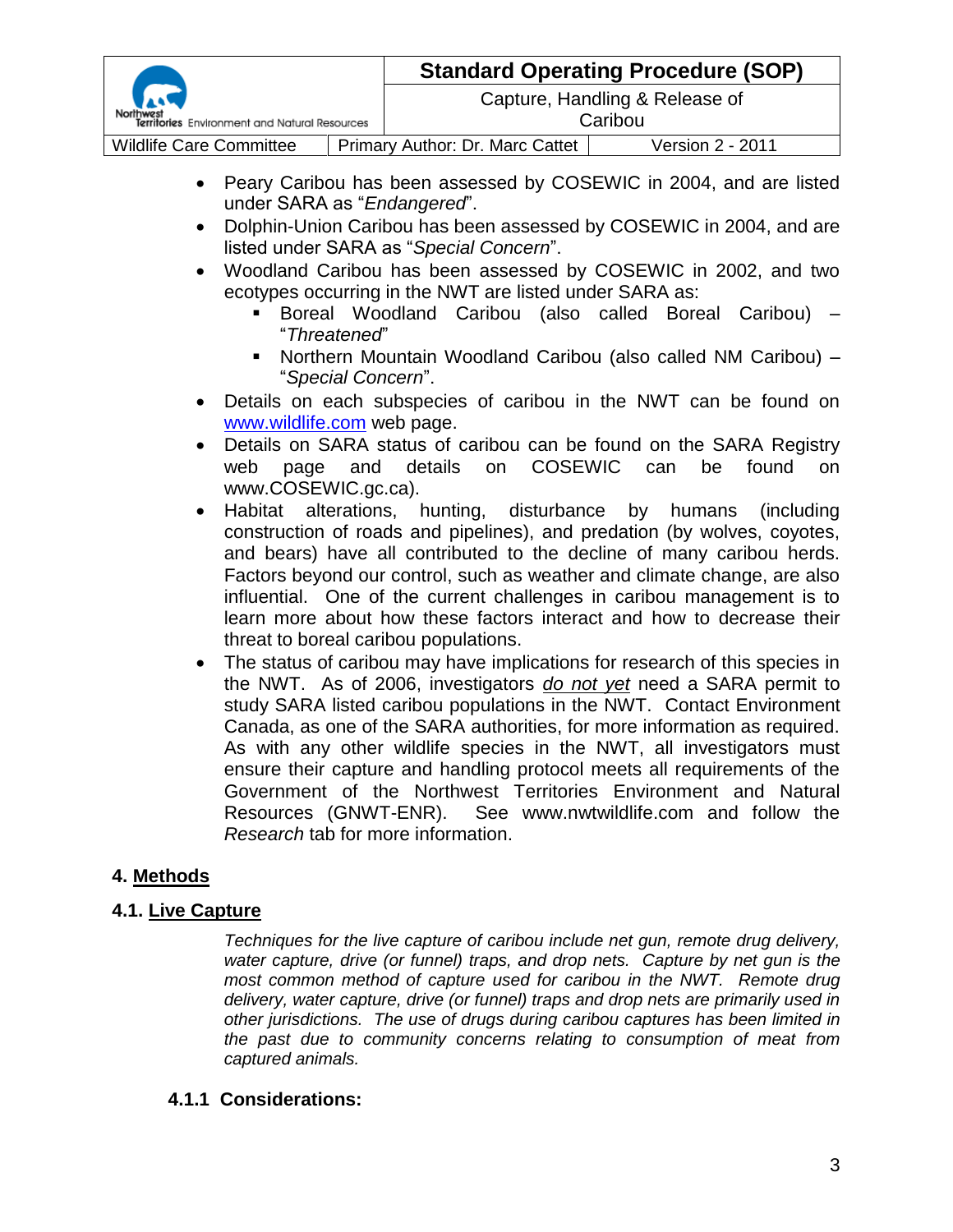| Territories Environment and Natural Resources |  |                                           | <b>Standard Operating Procedure (SOP)</b> |
|-----------------------------------------------|--|-------------------------------------------|-------------------------------------------|
|                                               |  | Capture, Handling & Release of<br>Caribou |                                           |
| <b>Wildlife Care Committee</b>                |  | Primary Author: Dr. Marc Cattet           | <b>Version 2 - 2011</b>                   |

- The primary focus of all capture events **must** be on the safety of both the personnel and the caribou.
- Investigators **must** be familiar with the advantages and drawbacks of different methods of capture.
- Capture method(s) **must** be selected to minimize trauma and stress to the animal with consideration given to the capture environment and study requirements.
- Capture techniques **must** be applied by experienced individuals only.
	- *Inexperienced persons with appropriate training may also apply capture techniques provided they are under the direct supervision of an experienced person. Although the distinction between "experienced" and "inexperienced" is somewhat subjective, it is the responsibility of the NWT Wildlife Care Committee (NWTWCC) to seek assurance that investigators and personnel have the necessary training and experience to perform procedures required for the capture and handling of caribou.*
- Mentoring by experienced persons is **strongly recommended** as the best approach to become proficient at animal capture.
- Personnel administering drugs for capture or restraint **must** have recognized and current training in the chemical immobilization of wildlife and **must** use methods of drug delivery and drugs that are appropriate for caribou.

*Current training implies that personnel have completed and passed the Canadian Association of Zoo and Wildlife Veterinarians' wildlife chemical immobilization course, or another recognized course, within the past 5 years.*

 Live capture of caribou **should not** take place in the period from 5 weeks pre-calving to 3 weeks post-calving. Further, caribou **should not** be captured when "in velvet."

*These restrictions generally limit capture to the months from December to March. Any exceptions to this recommendation must be given careful consideration and must be consistent with the overall study objectives. caribou may be particularly sensitive to capture or handling stress, and sometimes drugs, during late pregnancy and early lactation. Although the potential for negative effects of capture and handling during these times has not been adequately examined in caribou, negative effects including failed or delayed conception, fetal loss, and post-natal offspring mortality have been demonstrated for other species (Alibhai et al. 2001, Ballard and Tobey 1981,*  Côté et al. 1998). Further, most of the drugs used in caribou are not recommended for use in pregnant or lactating animals because they have not *been adequately evaluated under these conditions (e.g., Telazol [tiletamine HCl + zolazepam HCL] - Fort Dodge Laboratories, Inc.; Cervizine 300 [xylazine HCl] - Wildlife Pharmaceuticals, Inc.; Zalopine [medetomidine HCl] - Orion Corporation; and Antisedan [atipamezol HCl] – Novartis Pharmaceuticals Canada, Inc.).*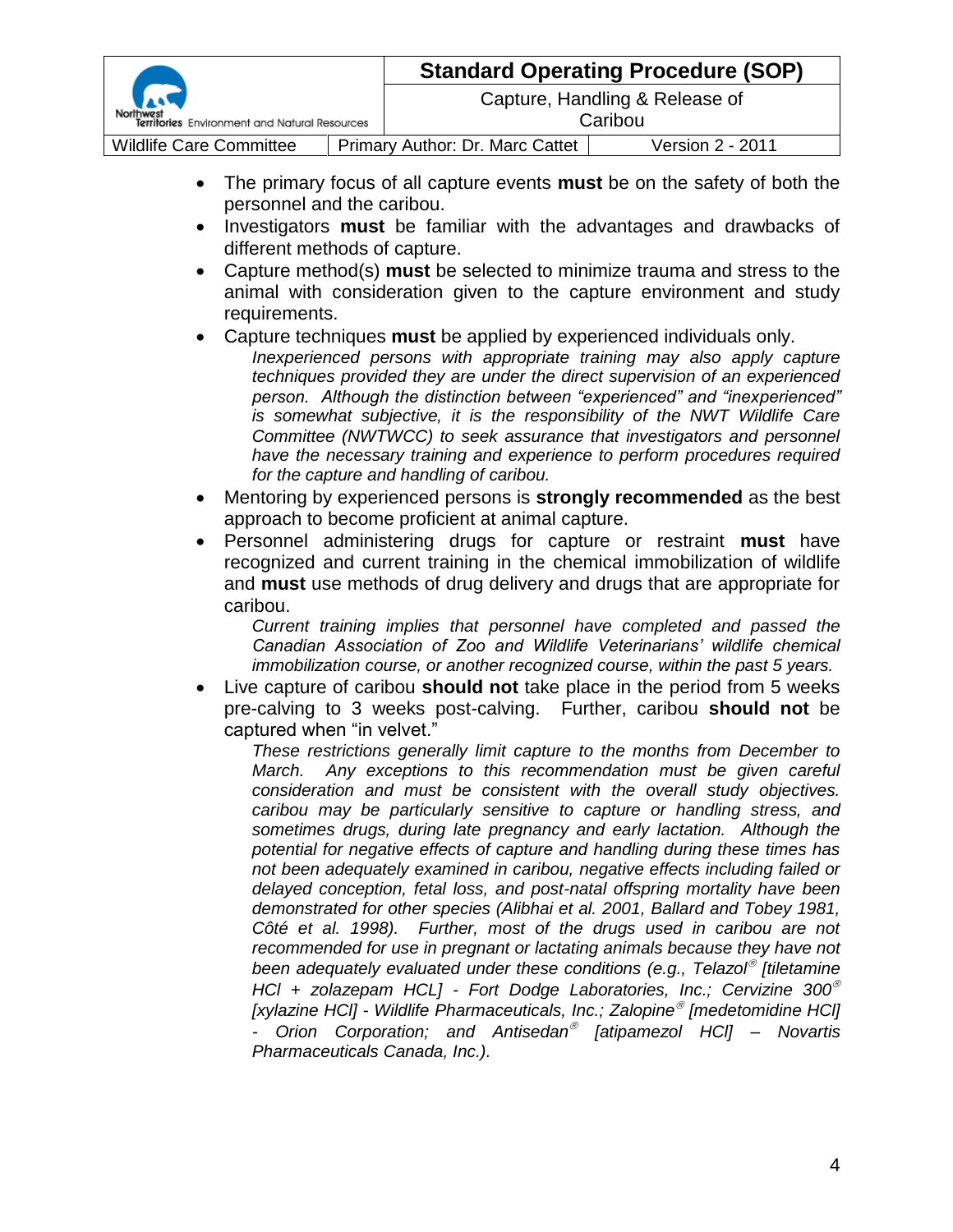|                                                       |  | <b>Standard Operating Procedure (SOP)</b> |                                           |  |
|-------------------------------------------------------|--|-------------------------------------------|-------------------------------------------|--|
| r. a<br>Territories Environment and Natural Resources |  |                                           | Capture, Handling & Release of<br>Caribou |  |
| <b>Wildlife Care Committee</b>                        |  | Primary Author: Dr. Marc Cattet           | Version 2 - 2011                          |  |

 Capture efforts **must** be conducted within a pre-defined safe temperature range and procedures **must** be taken to prevent, or detect and treat, large changes in body temperature during handling or recovery.

*Under extreme cold conditions, some caribou may be highly susceptible to thermal stress (e.g., hypothermia, frost-bite), especially when captured by remote drug delivery. In addition, exposure to extreme cold poses risk to the safety of field personnel. A recommended lower temperature limit for capture by net-gun is -30C, and for capture by remote drug delivery is -20C. Wind chill also needs to be considered in setting safe cut-off temperatures.* Caribou in winter coat are also sensitive to heat *stress when restrained under warm conditions and, therefore, capture is not recommended at a temperature (with wind chill) above -5C. Measures that can be taken to prevent the development of thermal stress during handling or recovery include the use of reversible anesthetic drug combinations (if drugs are to be used), the erection of a tarp or canopy to minimize direct exposure to the sun, and the use of natural barriers to prevent wind exposure.*

#### **4.1.2 Techniques for Live Capture:**

#### **4.1.2.1 Net Gun**

**Is:** A suitable capture technique for short-duration handling, generally less than 10 minutes.

- **-** Enables rapid capture and release of target animal.
	- **-** Requires use of a helicopter.

## **Recommendations:**

 Administration of sedative or anesthetic-type drugs **should** be considered in some situations as a beneficial adjunctive procedure to capture by net gun.

*Drug therapy can be used to reduce capture stress, especially if caribou struggle excessively or are severely entangled in the net, where painful procedures are to be employed (e.g., application of ear tags), or for longer duration handling (Cattet et al. 2004, Oakley et al. 2004).*

- Net guns **must** only be used to capture a single caribou at a time. *Attempts to capture two or more caribou within a single net are likely to result in injury, or possibly death.*
- At least two capture guns with loaded nets, or a gun with detachable barrel and multiple nets, **should** be available to the gunner for each capture.

*This provides a back-up that can be used to reduce chase duration if the first net missed the target animal or to re-net an animal if the first net did not provide adequate restraint.*

 Stampeding of caribou while hazing (herding) **must** be avoided. *Hazing must be done in a controlled manner with the goal of moving animals at a slow pace while gradually separating out target animals.*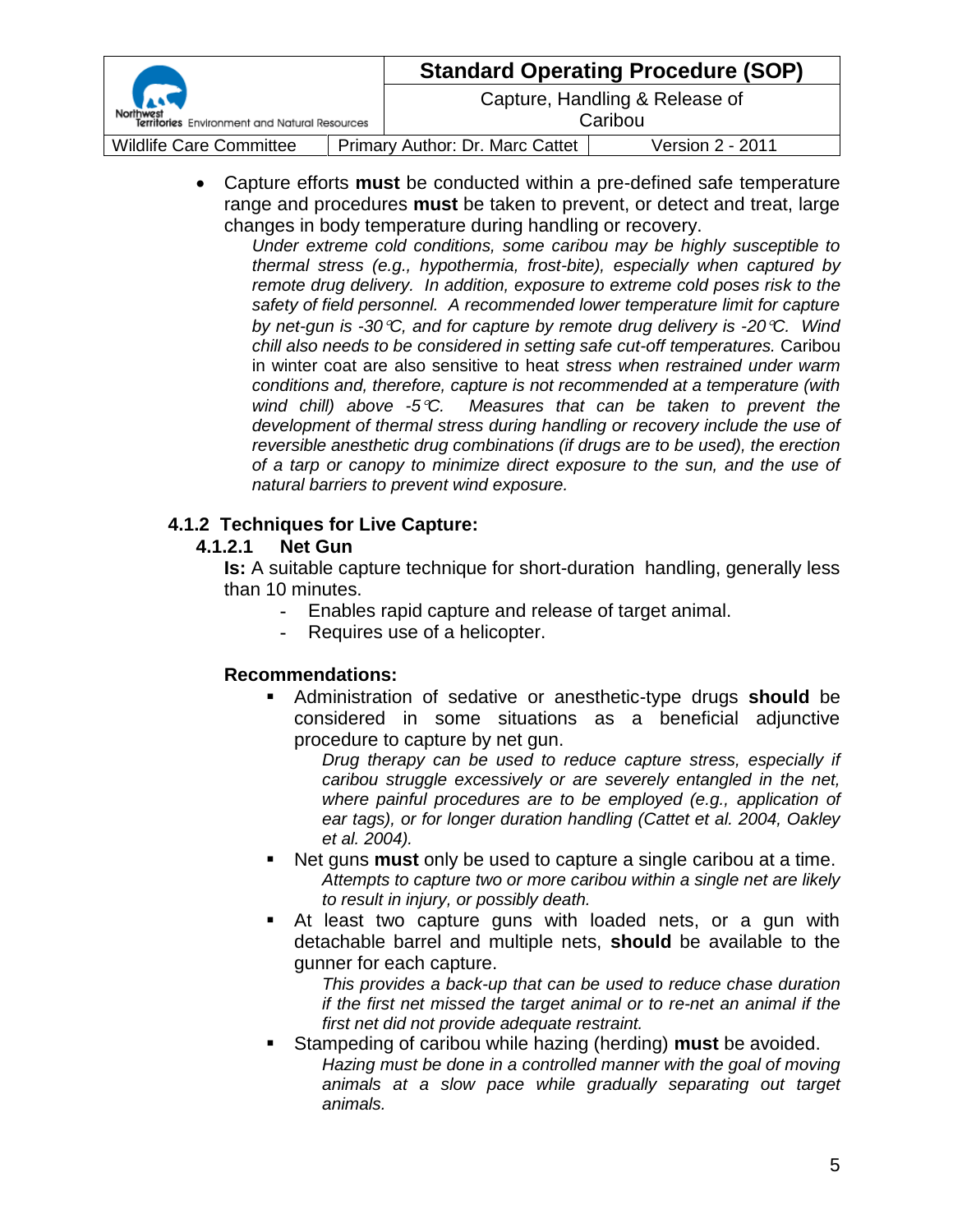| Territories Environment and Natural Resources |  |                                           | <b>Standard Operating Procedure (SOP)</b> |
|-----------------------------------------------|--|-------------------------------------------|-------------------------------------------|
|                                               |  | Capture, Handling & Release of<br>Caribou |                                           |
|                                               |  |                                           |                                           |
| <b>Wildlife Care Committee</b>                |  | Primary Author: Dr. Marc Cattet           | Version 2 - 2011                          |

 Pursuit and capture **must** occur on smooth, open terrain with good footing, and, whenever possible, deep soft snow **should** be used.

> *These help prevent injury (broken limbs, sprains, etc) to either the target animal or animals running with it, and slows down fleeing caribou. Hummocky ground, wind sculptured snow-drifts, boulder fields, open water and glare ice represent different terrains on which the chances of injury are increased. When caribou are standing in heavily treed areas and reluctant to move into adjacent open areas where the net gun can be employed, noise-scaring devices (e.g., cracker shells) may be used to stimulate a target animal to move out into the open.*

 Final, close pursuit for the purpose of netting a caribou **should** be kept short  $(\leq 1$  min of strenuous running), and **must** always be terminated when the target animal show signs of fatigue, e.g., panting, loss of coordination and stumbling.

*The risk of injury or death is increased greatly when animals are exhausted (Kock et al. 1987, Nielsen 1999, Spraker 1993, Valkenburg et al. 1983). Because adequate rest periods for fatigued animals are not known, and are likely to be highly variable among individuals, it is strongly recommended that any further attempt at capture of a fatigued animals is not made until the following day.*

- Caribou **must** be hobbled, blindfolded, handled, and released as quickly as possible following capture.
- Attempts to capture and hobble two caribou with separate nets prior to handling and sampling **must not** be done unless there is an additional handler present to attend to the first captured caribou while the helicopter and net gunner pursue a second caribou.
- Where multiple individuals are to be captured from the same herd or group, the capture crew **must** avoid causing fatigue and stress in non-target animals as a result prolonged hazing.
- Caribou fleeing at high speed, or with prominent antler development, **should not** be netted.

*The likelihood of death from partial or complete dislocation of the neck increases with antler growth and speed of pursuit. Even with caribou lacking antlers and netted while fleeing at moderate speed, mild to moderate injury to neck and shoulders is probably of common occurrence. In many cases, injury is likely limited to bruising and muscle strain. However, in some cases, antler or teeth may break, or the jaw may become dislocated or fractured. Deep, soft snow should be used whenever possible to slow down fleeing caribou (Valkenburg et al. 1983).*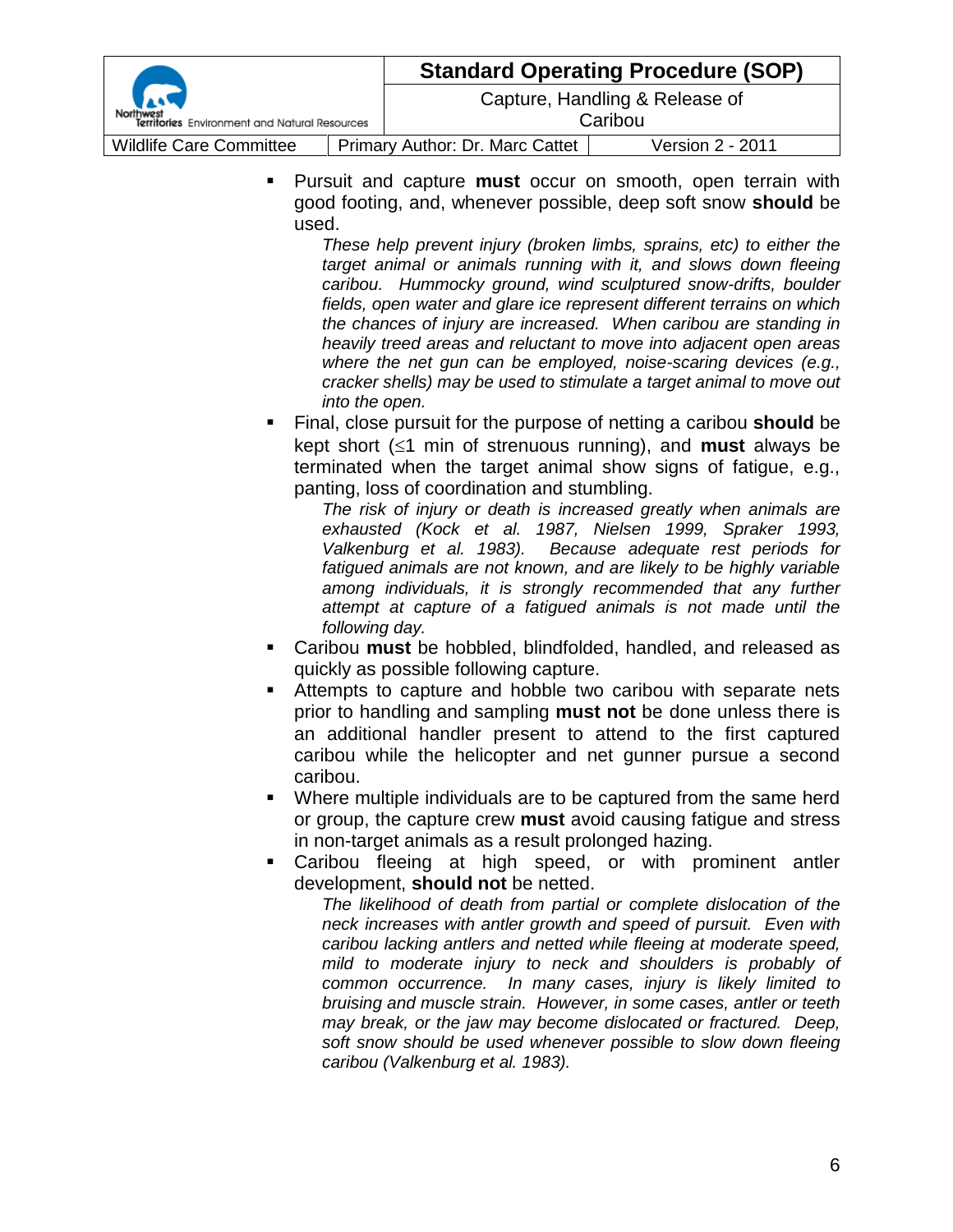| <b>Reduction</b><br>Territories Environment and Natural Resources |  | <b>Standard Operating Procedure (SOP)</b> |                                           |  |
|-------------------------------------------------------------------|--|-------------------------------------------|-------------------------------------------|--|
|                                                                   |  |                                           | Capture, Handling & Release of<br>Caribou |  |
| <b>Wildlife Care Committee</b>                                    |  | Primary Author: Dr. Marc Cattet           | Version 2 - 2011                          |  |

#### **4.1.2.2 Remote Drug Delivery**

**Is:** Immobilization by administration of anesthetic drugs using remote delivery systems, i.e., modified rifle, shotgun, or pistol, blowpipe, and darts to contain drug.

**Is:** A suitable capture technique for long-duration (>10 min) handling.

#### **Recommendations:**

- **Blowpipes and CO<sub>2</sub>- or air-powered pistols should** be used to deliver drugs to target animals over short distances, e.g.,  $\leq 10$  m.
	- *These types of remote drug delivery systems typically propel darts at a lower velocity than rifles or shotguns, and are less likely to cause trauma (Bush 1992, Valkenburg et al. 1999).*
- For remote drug delivery over longer distances ( $>10$  m),  $CO_{2}$ powered rifles or powder-charged rifles with power adjustment capability **should** be used to reduce the potential for partial or full penetration of the skin by the dart body.

*Skin penetration by the dart body is unlikely to occur with lightweight 0.50-calibre (12.5 mm diameter) darts that impact the animal at a velocity <50 m/s (Cattet et al. – unpublished report). The potential for penetration increases as projectile mass and impact velocity increase, and as the projectile diameter decreases (MacPherson 1994).*

 Slow-injection darts **should** be used in preference to rapidinjection darts.

*Darts can be described as rapid- or slow-injection depending on the time it requires to discharge its contents upon impact with the target animal. Rapid-injection darts use an explosive charge that detonates upon impact to advance the plunger and expel the drug quickly, often within a fraction of a second. Slow-injection darts use pressurized air or gas (or sometimes springs) to expel drug more slowly (1-3 seconds). The forceful injection of drug with rapidinjection darts penetrates considerably deeper than the tip of the needle and can cause severe tissue damage (Cattet et al. – unpublished report). Forceful repulsion of the dart during injection can cause tearing of subcutaneous tissue and partial injection of drug into the space created between muscle and skin. Further, rapid-injection darts are often fitted with large bore, end-ported, barbed needles that frequently cause contamination of the wound tract with small portions of tissue and hair, and require expansion of the wound to facilitate removal of the barb. With slow-injection darts, drug injection is less forceful and the resulting wound does not penetrate as deeply (Cattet et al. – unpublished report). In addition, the side-ported needle typically used with this type of dart does not require a large barb to anchor it beneath the skin. However, slow-injection darts that must be pressurized prior to*  loading into a rifle are more prone to leaking their contents, a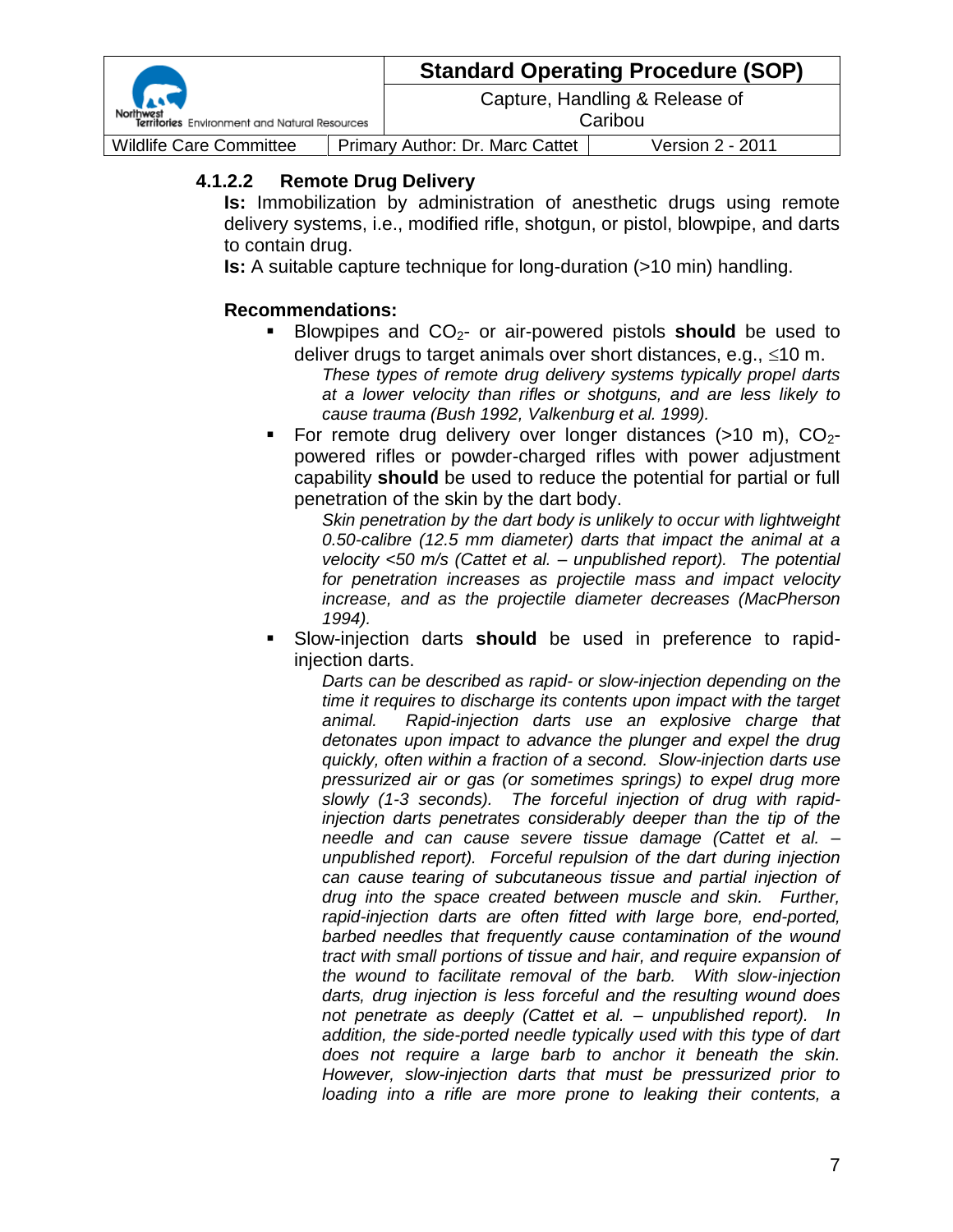|                                               |  | <b>Standard Operating Procedure (SOP)</b> |                                           |  |
|-----------------------------------------------|--|-------------------------------------------|-------------------------------------------|--|
| Territories Environment and Natural Resources |  |                                           | Capture, Handling & Release of<br>Caribou |  |
| <b>Wildlife Care Committee</b>                |  | Primary Author: Dr. Marc Cattet           | Version 2 - 2011                          |  |

*potential hazard that should be considered when using highly potent drugs.*

- The dart needle **must** be long enough to ensure drug injection occurs largely into muscle, but not too long to cause injury to deeper tissues or too short to result in injection of much of the drug into the subcutaneous connective tissue and fat.
	- *Although a needle 1.8 - 2.5 cm (0.75 - 1.00 inches) long should be sufficient for most animals (Nielsen 1999), the appropriate length should be selected based on the size and body condition (reflected by the amount of subcutaneous fat) of the caribou and on the type of dart used. Needle length cannot be selected simply on the basis of estimating fat thickness at the targeted site of injection because the depth of the injection wound cavity can exceed the needle length by a significant amount, especially when using rapid-injection darts (Cattet et al. - unpublished report). For example, a .50-calibre dart fitted with a 2.5 cm (1.00 inch) end-ported needle fired perpendicularly into the gluteal muscles (rump) of a caribou from a helicopter at a distance of 8-10 meters will compress the tissue at the injection site so that the needle tip will penetrate approximately 4.5 cm (1.8 inches). If a rapid-injection dart is used, its forceful expulsion of drug will penetrate another 2.5 - 3.5 cm (1.0 - 1.4 inches) beyond the tip of the needle. So, together with compression and injection, the 2.5 cm needle can cause a wound 8.0 cm (3.1 inches) deep. Using a slow-injection dart of similar volume and needle length, the injection wound would be approximately 4.5 cm (1.8 inches) deep.*
- When using barbed dart needles, the position of the barb **must** be marked on the dart barrel (e.g., with a waterproof marker pen) before use.

*This ensures the dart needle can be excised from the skin with minimal trauma.*

 Darts **must** be directed into large superficial, thick muscle masses with minimal fat covering to ensure good drug absorption and avoid injury to other tissues.

*The gluteal muscles (or rump) are generally the safest site for most caribou, but the neck of mature bulls is also a suitable target area.*

 Remote drug delivery **should** be employed from a mobile platform, such as a helicopter or snowmobile.

*It is important to be able to observe and, if necessary, control animal movement away from hazardous terrain during pursuit and induction, the time that ensues between drug administration and safe immobilization of the animal.*

 Remote drug delivery **should not** be attempted in areas where the possibility of losing sight of a darted caribou is likely, e.g., where tree cover is heavy.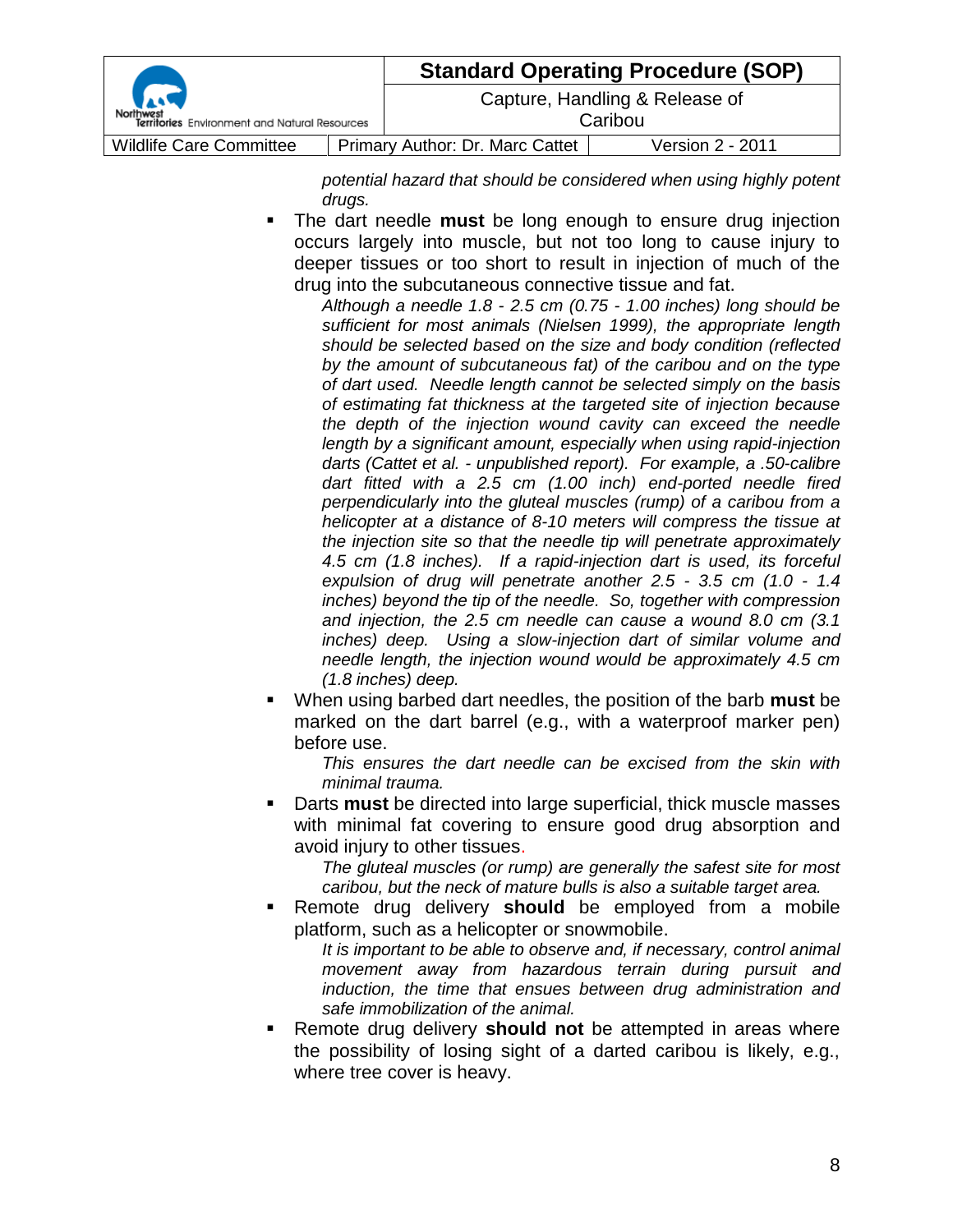| Territories Environment and Natural Resources |  | <b>Standard Operating Procedure (SOP)</b> |                  |  |
|-----------------------------------------------|--|-------------------------------------------|------------------|--|
|                                               |  | Capture, Handling & Release of<br>Caribou |                  |  |
| <b>Wildlife Care Committee</b>                |  | Primary Author: Dr. Marc Cattet           | Version 2 - 2011 |  |

 Final, close pursuit for the purpose of delivering drug into a caribou **should** be kept short  $(\leq 1 \text{ min of streamuous running})$ , and **must** always be terminated when the target animal show signs of fatigue, e.g., panting, loss of coordination and stumbling.

*The risk of injury or death is increased greatly when animals are exhausted (Kock et al. 1987, Nielsen 1999, Spraker 1993). Because adequate rest periods are not known, and are likely to be highly variable among individuals, it is preferable that any further attempt at capture of a fatigued animal is not made until the following day at earliest. A "fatigued animal" could even be a caribou that has been hit by one, or possibly two darts, but shows no signs of drug effect. Although such an animal may become anesthetized after the capture effort is terminated, and therefore vulnerable to predation, thermal stress, or some other complication, it remains more likely that continued pursuit of the darted animal would have caused serious injury or death.*

 When more than one dart is required to safely immobilize a caribou, adequate time **should** be given between injections to allow drug effects to occur.

*In most situations, allow 10-15 minutes to elapse between the time of injection of the first dart and injection of the second dart (Kreeger et al. 2002). During this time, effort must be taken to avoid unnecessary stimulation of the target animal. For example, if the caribou was darted from a helicopter, the pilot should move the helicopter as far as possible from the animal while still allowing visual monitoring for drug effects. If the animal shows some drug effect, but does not go down, re-administer 50% of the original dose. However, if the animal shows no drug effect within 5 minutes following the first dart, re-administer the entire original dose.*

 If there is little or no evidence of drug effect after two darts, the immobilization effort **should** be aborted as this strongly suggests a problem with either the drug delivery system (e.g., failed injection, needle too short) or the drug quality (e.g., inappropriate storage or formulation).

*Nevertheless, the animal should be visually monitored from a safe distance to determine the extent of drug effects, if any are apparent. Although there should be no further attempt at capture that day, effort should be made again over the next 24 hours to relocate the animal and assess its status.*

 If a target animal is lost following darting, effort **must** be made to track the animal and assure its safety without compromising human safety.

*Capture crews may sometimes also use remote delivery of reversal drugs in situations where they are unable to safely approach or reach a drugged target animal.*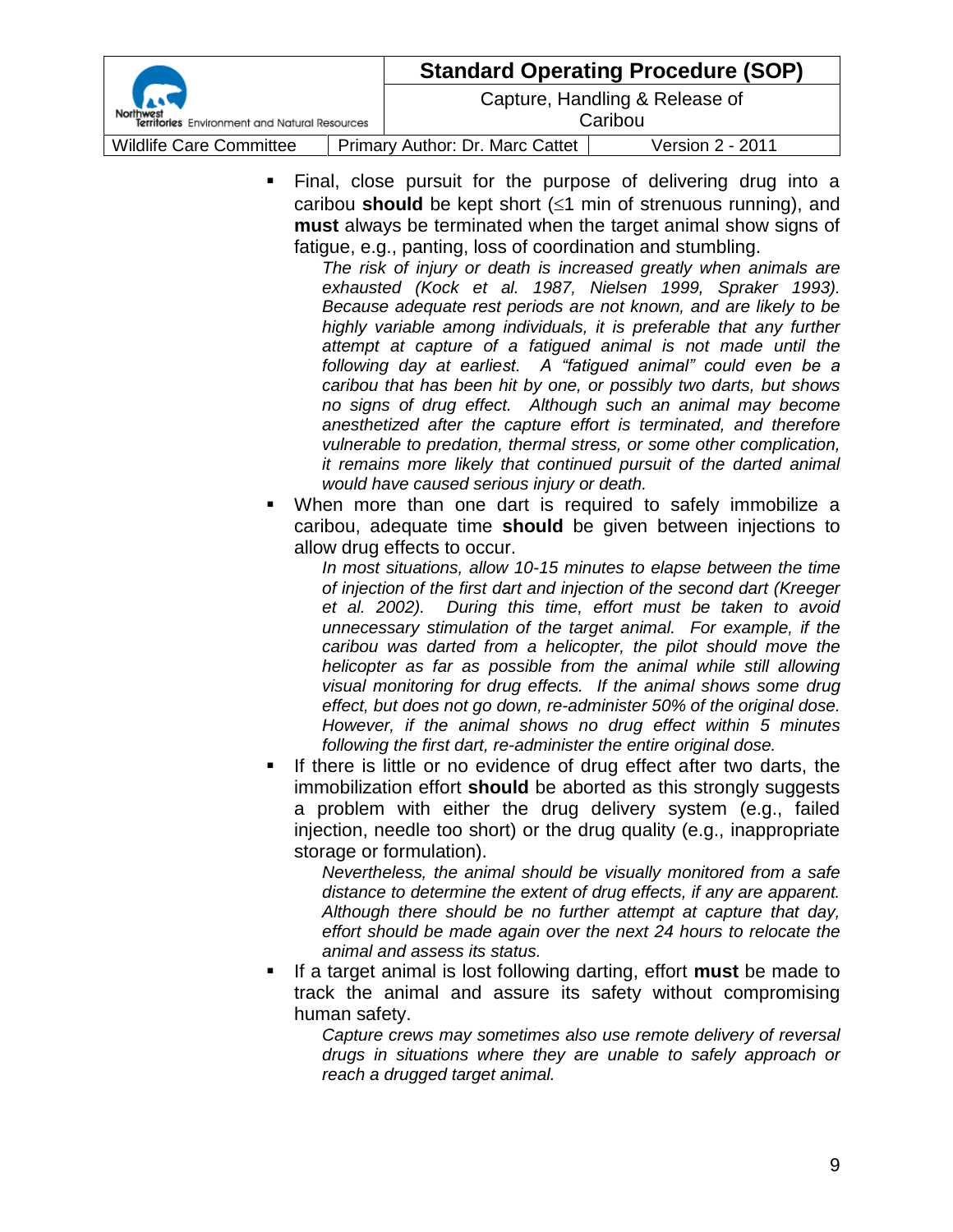|                                               |  | <b>Standard Operating Procedure (SOP)</b> |                  |  |
|-----------------------------------------------|--|-------------------------------------------|------------------|--|
| Territories Environment and Natural Resources |  | Capture, Handling & Release of<br>Caribou |                  |  |
|                                               |  |                                           |                  |  |
| <b>Wildlife Care Committee</b>                |  | Primary Author: Dr. Marc Cattet           | Version 2 - 2011 |  |

 Whenever possible, effort **should** be made to find darts that missed their target.

*This is particularly important in areas frequented by humans, such as near communities or in some parks, where there is potential for someone to find a "lost" dart.*

 Capture of more than one animal per capture event **must** be avoided.

#### **Special Considerations Concerning Drugs Are:**

 Anesthetic drug combinations that can be reversed with an antagonist drug (reversal agent) **should** be used instead of drugs that cannot be reversed.

*Reversible drug combinations provide capability to remove anesthetic effects in animals showing adverse physiological response and enable quicker recovery following handling (Cattet et al. 2005, Kreeger et al. 2002, Nielsen 1999). See Appendix A for recommended drug protocols and volumes. Other drug protocols are described in the chemical immobilization literature (Caulkett and Haigh 2004, Kreeger et al. 2002). The dosages and corresponding volumes are intentionally provided as ranges because selection of an appropriate dosage should be based on other factors in addition to the estimated body mass, e.g., age of animal, time of year, method of capture, etc.*

 All drug vials **must** be clearly labeled with drug name(s), concentration, and date of preparation.

*If a drug combination is prepared in a vial obtained from a drug manufacturer, it is necessary to cover the original label with a highly visible (e.g., fluorescent) adhesive label to avoid confusion between drug preparations.*

- Drugs **must** be protected against exposure to extreme temperatures, high humidity, or intense light.
- When not in use, drugs at field sites **should** be stored in a labeled, locked, crush-proof, leak-proof container that is lined with absorbent material.
- Darts **should not** be loaded with drug in a helicopter or motorized vehicle that is in motion.
- All used drug **must** be recorded, including amounts lost in darts that missed the target.
- Unused preloaded darts **should** be emptied at the end of each day.
- If cleaning used darts that require disassembly, the tailpiece (flight) **must** be removed first in case the drug chamber contains some drug and is still under pressure.
- Adequate steps **must** be taken to ensure that drugs used in caribou do not enter the human food chain.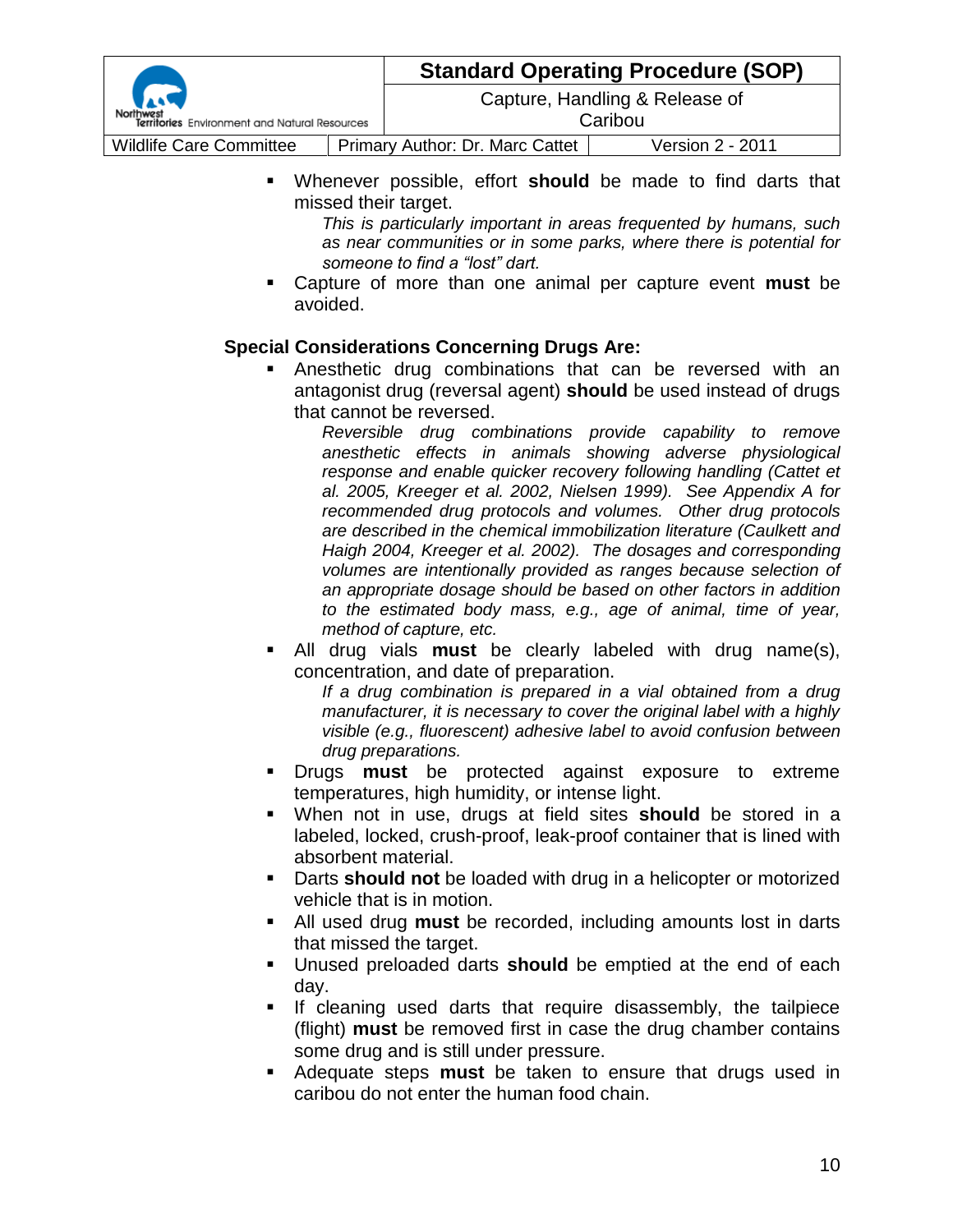| Territories Environment and Natural Resources |  | <b>Standard Operating Procedure (SOP)</b> |                  |  |
|-----------------------------------------------|--|-------------------------------------------|------------------|--|
|                                               |  | Capture, Handling & Release of<br>Caribou |                  |  |
| <b>Wildlife Care Committee</b>                |  | <b>Primary Author: Dr. Marc Cattet</b>    | Version 2 - 2011 |  |

*Animals should be clearly marked (e.g., permanent tattoo) to indicate they have received a drug and the individuals or agency performing the capture should provide contact information in indelible ink on the collar (Cattet 2002). In addition, researchers must consult with communities within the study area, inform them that drugs will be used, and advise them of what to do.*

## **4.1.2.3 Water Capture**

**Is:** A procedure whereby caribou may be captured safely by boat while they are swimming across a river or lake (Karns and Crichton 1978).

- Involves moving a boat slowly alongside a swimming animal and then using a shepherd's crook or snare pole to capture and restrain the animal for short procedures, e.g., placement of a radio collar. If the pole or swivel end is kept along the windpipe with the rope or cable over the back of the neck, the animal's movements can be controlled without choking it.
- Handling is short (2-3 minutes) and generally limited to fitting a radio collar, as measurements, blood collection, or examination is not permitted with this method of capture.

#### **Recommendations:**

 There **must** be no less than three people to employ this capture method.

*One person is required to pilot the boat and the other two to handle the animal.*

 When releasing an animal, close attention **must** be paid to boat speed and direction in order to minimize effects of waves and noise on the caribou after being released.

## **4.1.2.4 Drive Traps (or Funnel Traps)**

**Is:** A procedure that employs a large, stationary trap constructed of nylon netting (e.g., mist net) strung between supporting poles to capture large numbers of animals at one time. Caribou can be driven into the trap by helicopter or snowmobile.

#### **Recommendations:**

- A large handling crew **must** be present to ensure all trapped caribou are restrained and handled immediately.
- Caribou with large antlers **must** be restrained as soon as possible to prevent injury to handling personnel or other animals.
- Captured caribou **must** be blindfolded and hobbled to reduce stress and prevent injury. Administration of sedative-type drugs (e.g., xylazine or medetomidine) **should** also be considered to alleviate stress.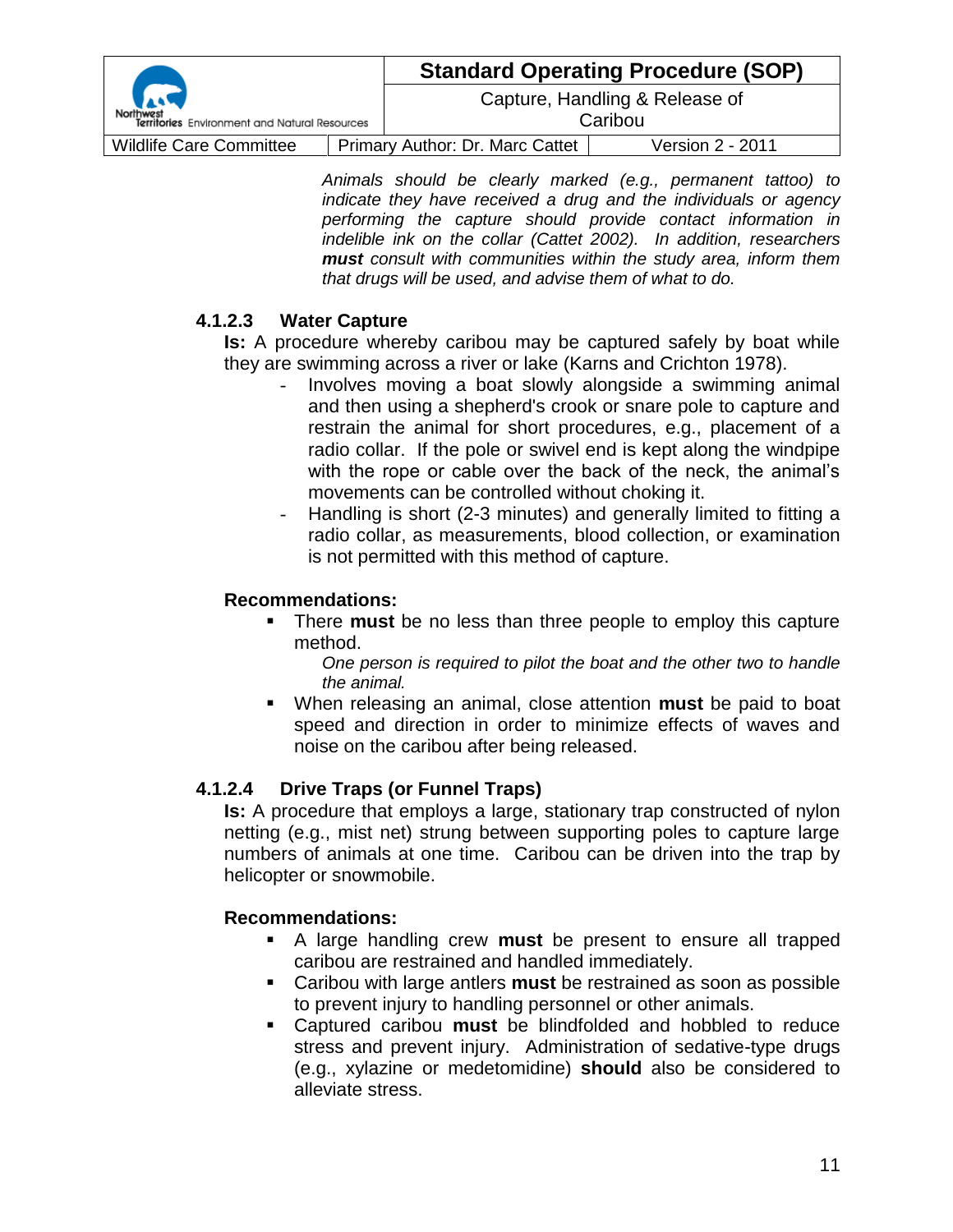| <b>Bandary Street, Square</b><br>Territories Environment and Natural Resources |                                 | <b>Standard Operating Procedure (SOP)</b> |                  |
|--------------------------------------------------------------------------------|---------------------------------|-------------------------------------------|------------------|
|                                                                                |                                 | Capture, Handling & Release of<br>Caribou |                  |
| <b>Wildlife Care Committee</b>                                                 | Primary Author: Dr. Marc Cattet |                                           | Version 2 - 2011 |

## **4.1.2.5 Drop Nets**

**Is:** A procedure that involves suspending a net well above (~3 m) the ground in a circus tent conformation, with blasting caps taped to all support ropes (Ramsey 1968). Animals are attracted to below the net with bait. A battery and solenoids are used remotely to detonate the caps and sever the support ropes dropping the net on a target animal.

## **Recommendation:**

 This technique **should** only be used to capture a single caribou at a time

*Attempts to capture two or more animals may result in injury without the presence of a large handling crew (ideally 2 persons per animal).*

## **4.1.3 Recommendations for Approach During Live Capture:**

 Caribou captured by net gun, drive trap, or drop net **must** be approached and subdued as quickly as possible to avoid entanglement and injury. As the animal is being untangled from the net, a blindfold and hobbles **must** be applied.

*Persons restraining and handling caribou need to stay clear of the striking area of the limbs and maintain control of the head to prevent injury by antlers.*

- Sedative-type drugs with good pain-killing effect **should** be provided to alleviate stress or pain in situations where potentially painful procedures are employed, e.g., application of ear tags.
- When using remote drug delivery by helicopter, the pilot **must** be instructed to land a good distance from the animal while maintaining clear view of the downed animal.

*Although the distance between helicopter and caribou will be variable depending on terrain, the goal is to reduce stimulation of the immobilized animal while maintaining the safety of the capture crew. In rare cases, it may be necessary to land quickly within meters of a downed caribou as in a situation where its mouth and nose are buried in snow. In other cases, it may even be possible to land the helicopter during induction and observe the darted animal from a distance until it becomes immobilized (Roffe et al. 2001).*

 Caribou immobilized by remote drug delivery **must** be approached quietly and slowly to assess the animal's response to noise and touch.

*Minimal stimulation of the immobilized animal is critical because peak drug effects generally occur sometime after immobilization (Caulkett et al. 1994, Plumb 2002). So, the possibility exists that sensory stimulation caused during the approach may be sufficiently strong to override the action of the drug and trigger a response by the caribou (Nielsen 1999).*

## **4.1.4 Recommendations for Initial Handling During Live Capture:**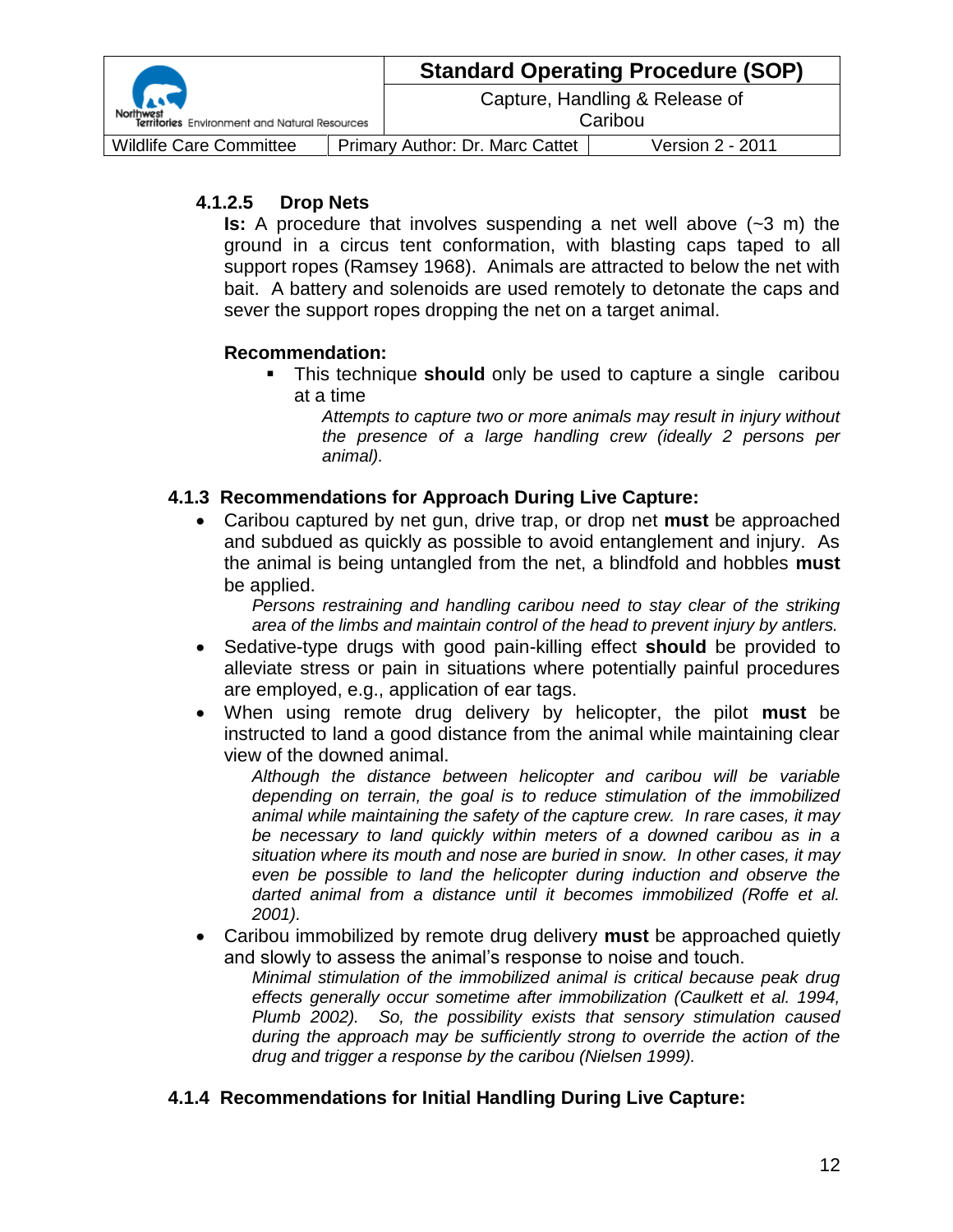|                                               |  | <b>Standard Operating Procedure (SOP)</b> |                                           |
|-----------------------------------------------|--|-------------------------------------------|-------------------------------------------|
| Territories Environment and Natural Resources |  |                                           | Capture, Handling & Release of<br>Caribou |
| <b>Wildlife Care Committee</b>                |  | Primary Author: Dr. Marc Cattet           | Version 2 - 2011                          |

- Noise and touching of anesthetized caribou **must** be kept to a minimum at all times.
- All personnel involved with handling immobilized caribou **should** wear latex gloves to protect themselves from exposure to drugs and reduce risk of disease transmission.

*Although latex gloves may be impractical some situations, such as in frigid temperatures, it is important to protect your hands with an impermeable barrier because wildlife drugs can be absorbed across the skin and, therefore, represent a serious health hazard (Cattet et al. 2005, Kreeger et al. 2002). Although disease transmission is probably more infrequent than accidental drug exposure, it is important to be aware that caribou may potentially transmit some diseases (zoonoses) to humans including rabies and brucellosis.*

- All personnel involved with direct handling of caribou **must** also be immunized against rabies.
- The eyes of anesthetized caribou **must** be lubricated and covered. *Apply a non-medicated eye lubricant (e.g., methylcellulose) to the cornea to prevent drying and apply a blindfold to protect the eyes and prevent any visual stimulation.*
- Hobbles **should** be applied in situations where they are required to reduce the potential for kicking of handling personnel.
- The dart(s) **must** be removed from anesthetized caribou at the onset of handling.

*If using darts that require some assembly (e.g., Cap-Chur darts, blow darts), slowly unscrew the tailpiece to vent the rear chamber before removing the*  dart. This will eliminate any possibility of drug spraying from the dart during *removal if the needle port was occluded by tissue during injection. In most cases, treatment of the dart wound should require no more than wiping away excess blood, removing imbedded hair, clipping surrounding hair, and*  flushing the area with liberal amounts of sterile water to clean the wound. *Antiseptic ointments, such as Hibitane Veterinary Ointment, may also be applied although the effectiveness of these preparations in preventing infection in wild animals is unknown. Only a qualified veterinarian should treat more serious dart wounds, e.g., wounds that require sutures, restoration of intra-thoracic pressure, excision of darts that have fully penetrated the skin, etc.*

 Anesthetized or restrained caribou **must** be positioned the animal so breathing is not impinged, i.e., keep neck straight and ensure nostrils and mouth are not blocked.

*If the animal is anesthetized, try to keep it ventrally (sternally) recumbent with the head held higher than the thorax and the nose pointing down to avoid aspiration of fluids. Ensure the ground under the animal is flat with no protruding surfaces, e.g., rocks. Should the animal need to be rolled, it is preferable to roll across the sternum as opposed to across the back. When rolling, two or more persons must work together to ensure the head and tail ends of the caribou are rolled in parallel to avoid twisting the animal along its*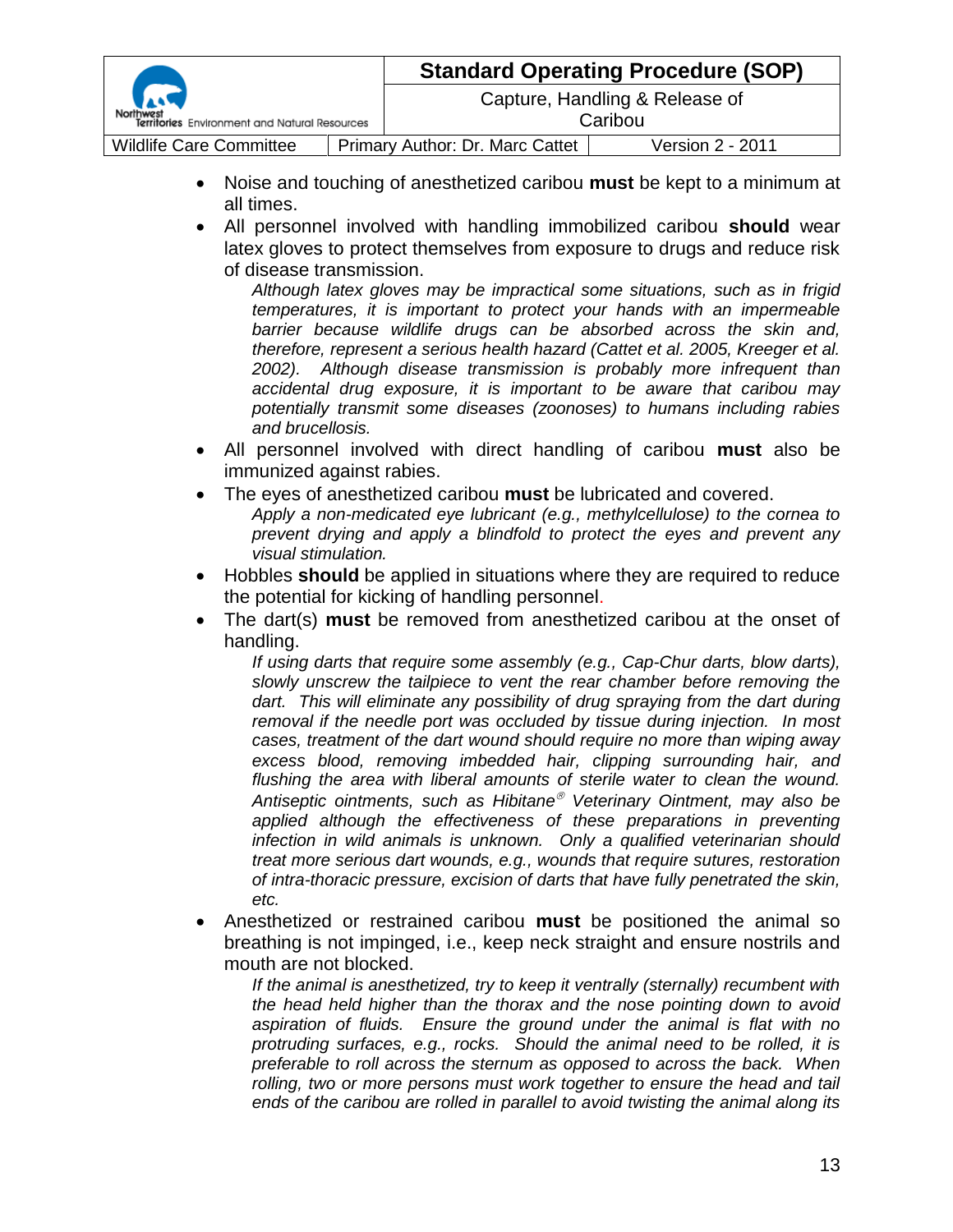| <b>Carl</b><br>Territories Environment and Natural Resources |  | <b>Standard Operating Procedure (SOP)</b> |                  |  |
|--------------------------------------------------------------|--|-------------------------------------------|------------------|--|
|                                                              |  | Capture, Handling & Release of<br>Caribou |                  |  |
| <b>Wildlife Care Committee</b>                               |  | Primary Author: Dr. Marc Cattet           | Version 2 - 2011 |  |

*spinal axis. Caribou should never be moved (or picked up) by grasping their skin and hair.*

- The physiologic response to chemical immobilization (anesthesia) **must** be assessed, and the assessment **should** include the following measures:
	- Reflex activity (e.g., palpebral, ear twitch, and tongue withdrawal reflexes): the presence and strength of reflexes is used to evaluate the level of immobilization (deep vs. light) and need for additional drug or reversal.
	- Respiratory function: evaluated by respiratory rate, depth, and sound. Although respiratory rate is affected by many factors (age, activity, drugs, etc.), it should remain  $\geq 6$  breaths per minute in an anesthetized caribou. Each breath should be quiet and characterized by full expansion and relaxation of the rib cage. If the respiratory rate is less than 6 breaths per minute, artificial ventilation (chest compressions, ventilation via endotracheal tube and resuscitation bag) and administration of a reversal drug may be required, if other signs point toward respiratory depression, i.e., blue or gray mucous membranes, oxygen saturation trend is continually downwards.
	- Cardiovascular function: evaluated by pulse or heart rate, mucous membrane color, and capillary refill time. Although pulse or heart rate is affected by many factors (age, activity, drugs, etc.), it should remain between 50 and 130 beats per minute in an anesthetized caribou. In addition, mucous membranes (i.e., gums, anus, vulva) should be pink and the capillary refill time should be  $<$ 3 seconds. If the pulse or heart rate increases or decreases outside of the recommended range, respiratory function should be re-assessed immediately and corrected, if necessary. Reversal drug should also be available to administer, but should not be given unless other signs point toward cardiovascular distress or collapse, i.e., blue or gray mucous membranes, prolonged capillary refill time (>2 seconds), dilated pupils.
	- Body temperature: evaluated rectally using an electronic digital thermometer. A spare thermometer should always be carried in case the active thermometer malfunctions. The rectal temperature should range between  $37^{\circ}$ C and  $40.5^{\circ}$ C. Administration of a reversal drug is the most effective treatment if hyperthermia  $($ >40.5 $\degree$ C) develops, because it enables the caribou to use its normal cooling mechanisms, e.g., panting. Other cooling methods, including dousing with cold water and cold water enemas, may or may not be effective depending on the size of the animal, the thickness of its hair coat (and subcutaneous fat stores), and the rate of temperature increase. Hypothermia  $\langle$  <37 $\degree$ C) may also develop in some caribou, especially smaller-sized or aged animals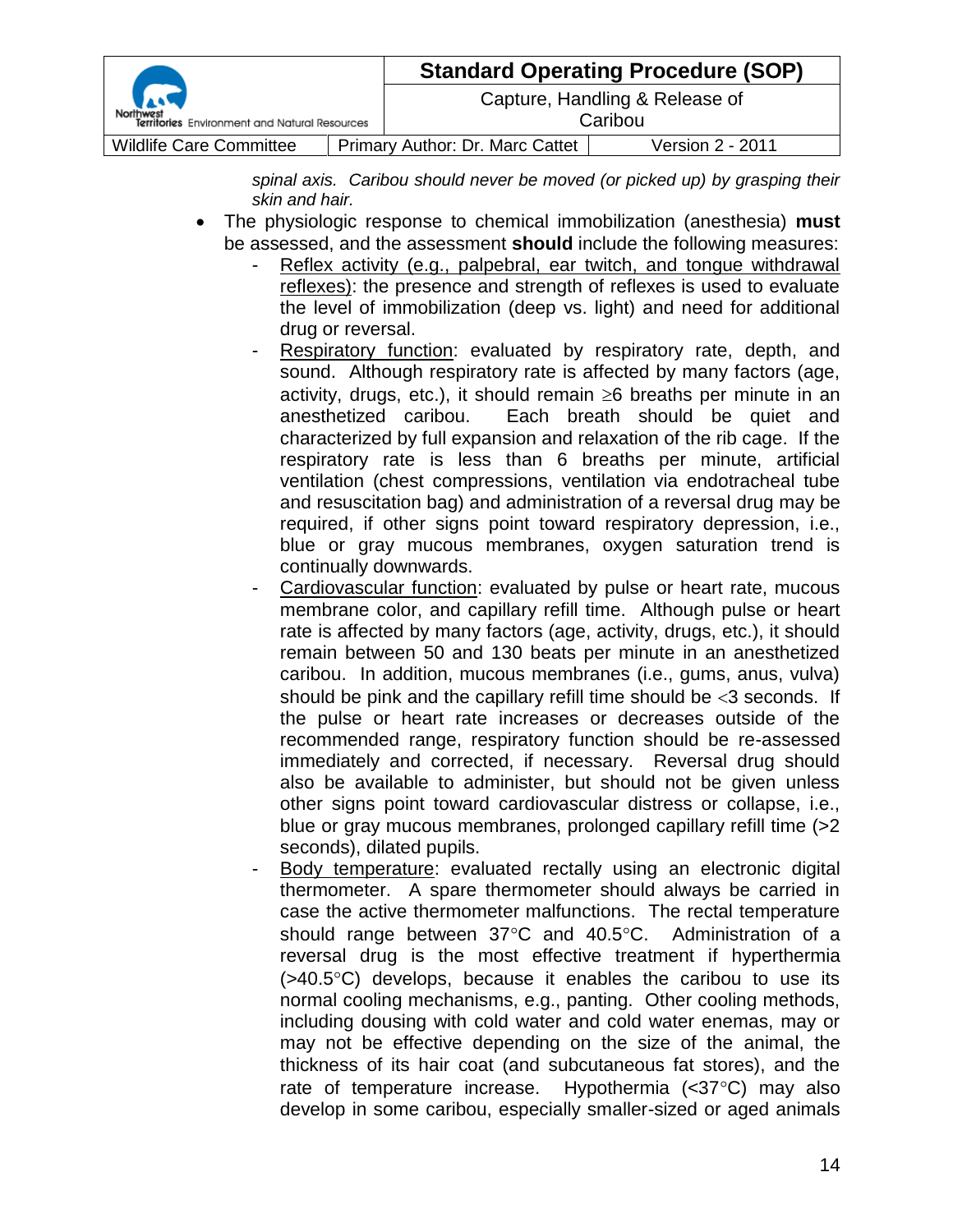| r. J<br>Territories Environment and Natural Resources |                                        | <b>Standard Operating Procedure (SOP)</b> |                  |
|-------------------------------------------------------|----------------------------------------|-------------------------------------------|------------------|
|                                                       |                                        | Capture, Handling & Release of<br>Caribou |                  |
| <b>Wildlife Care Committee</b>                        | <b>Primary Author: Dr. Marc Cattet</b> |                                           | Version 2 - 2011 |

that are captured under cold ambient conditions. Treatment should be directed toward active warming of the animal first (heating pads, place in sleeping bag, drying wet hair coat), and not administering a reversal drug until the body temperature has returned to within the recommended range.

## **4.1.5 Recommendations for Monitoring of Physiological Function During Live Capture:**

 The physiologic function of anesthetized caribou **must** be monitored throughout handling until the reversal (antagonist) drug is administered. Assessments **should** be made and recorded every 10-15 minutes.

*Attention to physiologic function can provide advanced warning of developing complications (e.g., hyperthermia) and provide opportunity for preventative measures. Further, detailed records of physiologic function are an invaluable aid for investigation of any post-handling mortality.*

 A pulse oximeter **should** be included as a standard component of the capture equipment.

*It provides a useful means of evaluating respiratory and cardiovascular functions by measuring the hemoglobin oxygen saturation (in %) of blood and the pulse rate (Allen 1992, Cattet et al. 2005, Kreeger et al. 2002). Small, battery-powered, portable pulse oximeters are available commercially for use in the field. The absolute oxygen saturation values are often inaccurate for various reasons including calibration of the instrument for use in domestic species, decreased blood perfusion of peripheral tissues, variation in skin color, and variation in probe placement (Hendricks and King 1994). However, monitoring for trends in oxygen saturation is valuable; if readings steadily decrease, it is likely the animal is in some sort of physiological crisis. When using a pulse oximeter, the probe should be applied at a consistent location (e.g., the tongue) and left in place until a stable signal is obtained before recording the oxygen saturation and pulse values. Concurrent evaluation of mucous membrane color will enable detection of hypoxemia, i.e., oxygen saturation is 85%, pulse rate increasing, and mucous membranes are becoming blue. Hypoxemia refers to low oxygenation of blood and, if prolonged, eventually leads to hypoxia, which is the diminished availability of oxygen in body tissues. Although the most obvious cause of hypoxemia is respiratory depression, it probably arises more frequently in captured wildlife as a consequence of elevated body temperature where the oxygen demand of body tissues exceeds the supply (Caulkett and Haigh 2004).*

 Supplementary oxygen **should** be available to treat hypoxemia and prevent hypoxia.

*Oxygen therapy is the most effective treatment for hypoxemia (Read et al. 2001). Supplementary oxygen can be carried readily in the field in pressurized "D" cylinders (weigh approximately 6 kg when full and are safe to carry aboard a helicopter) and administered to animals by use of a miniregulator and nasal cannula. A flow rate of 5 - 10 liters per minute is required*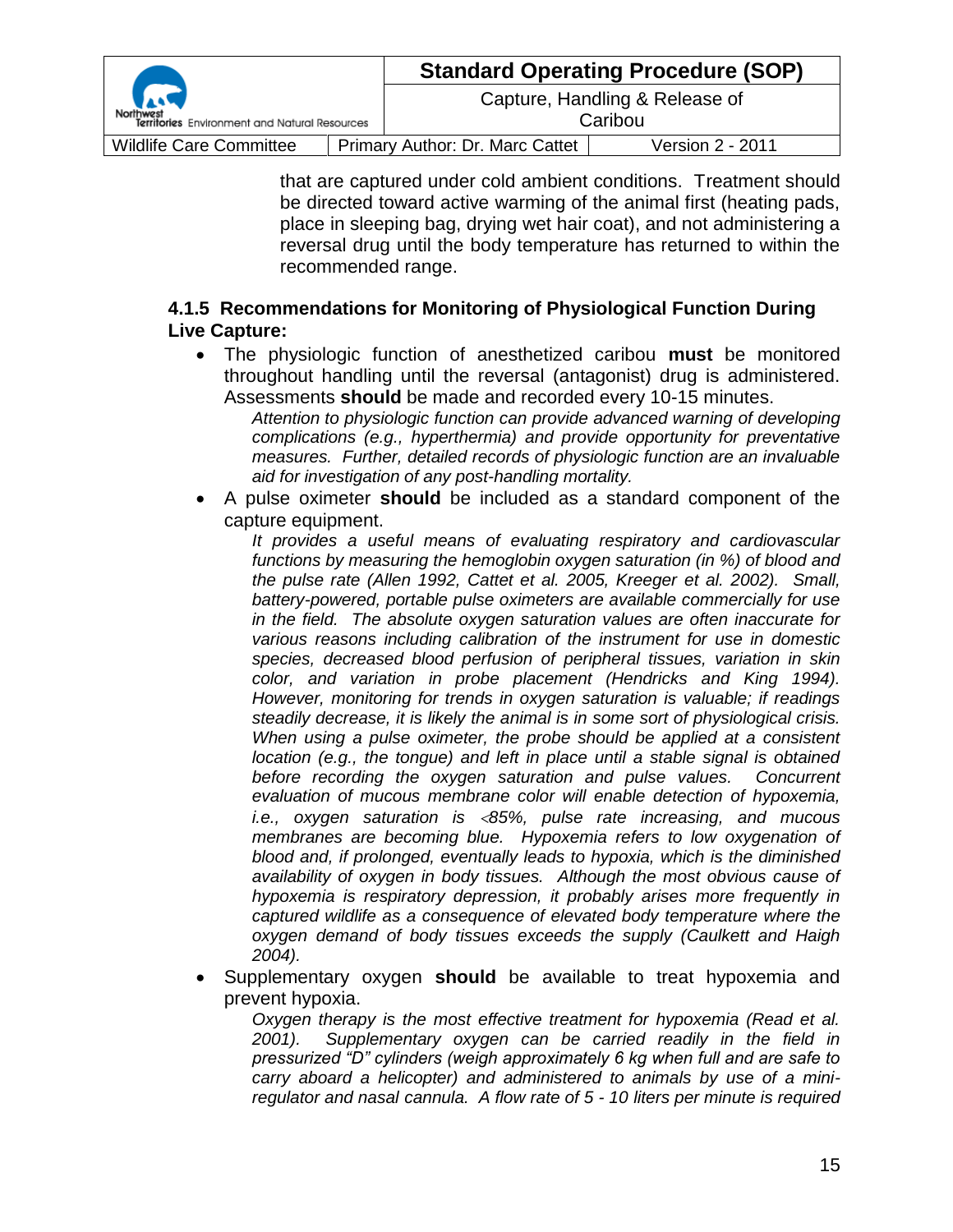|                                               |                                        | <b>Standard Operating Procedure (SOP)</b> |  |  |
|-----------------------------------------------|----------------------------------------|-------------------------------------------|--|--|
| Territories Environment and Natural Resources | Caribou                                | Capture, Handling & Release of            |  |  |
| <b>Wildlife Care Committee</b>                | <b>Primary Author: Dr. Marc Cattet</b> | Version 2 - 2011                          |  |  |

*for most caribou and the efficacy of treatment should be monitored with a pulse oximeter. The availability of medical grade oxygen provides an invaluable aid to assisting field anesthesia of caribou, especially when used in conjunction with a pulse oximeter. This equipment is available from most ambulance supply companies and is recommended as a standard component of the capture equipment. This equipment is also useful for supportive care of field personnel following significant drug exposure.*

 All capture data, including drug doses and measures of physiological function, **must** be recorded on data forms at the time of capture and handling.

*These data are invaluable in investigating health complications or the death of a caribou during or following handling. A template for a capture data form is provided in Appendix B.*

#### **4.2 Sample Collection and Measurements**

#### **Recommendations:**

- All handling, including sample collection and measurements, **must** be completed quickly and quietly with the objective of minimizing handling time to release the animal as soon as possible.
- Samples and measurements **must** be consistent with the experimental design and details provided in the animal handling protocol.
- **Incisor teeth must not** be extracted from live caribou. Age or age class **should** be estimated based on dentition wear, body size, and physical appearance (Appendix D).

*The requirement for accurate age estimation does not outweigh the invasiveness of incisor extraction and functional importance of a full complement of incisors for foraging.*

 The first two incisor teeth **should** be extracted from dead or euthanized caribou for accurate age estimation.

*Collection of the entire lower jaw is preferred, however if not possible, collection of incisor teeth will suffice.*

- There aren't any notes here regarding the collection of a lower leg bone for morphometrics and bone marrow fat determination
- Local anesthesia **should** be considered for sampling procedures that are likely to elicit pain, e.g., ear punch, skin/fat biopsy. *In situations where analgesia is required, infiltration of the biopsy/punch site*

*with 2-3 ml of lidocaine (with 2% epinephrine) approximately 5 minutes before tissue collection will provide sufficient pain control and minimize bleeding.*

 Least invasive procedures **must** be used for genetic (DNA) sampling, e.g., hair follicle extraction, oral swab.

*Tissue biopsy for DNA analysis is unacceptable unless the biopsy samples are also required for other analyses, e.g., contaminants, stress indicators.*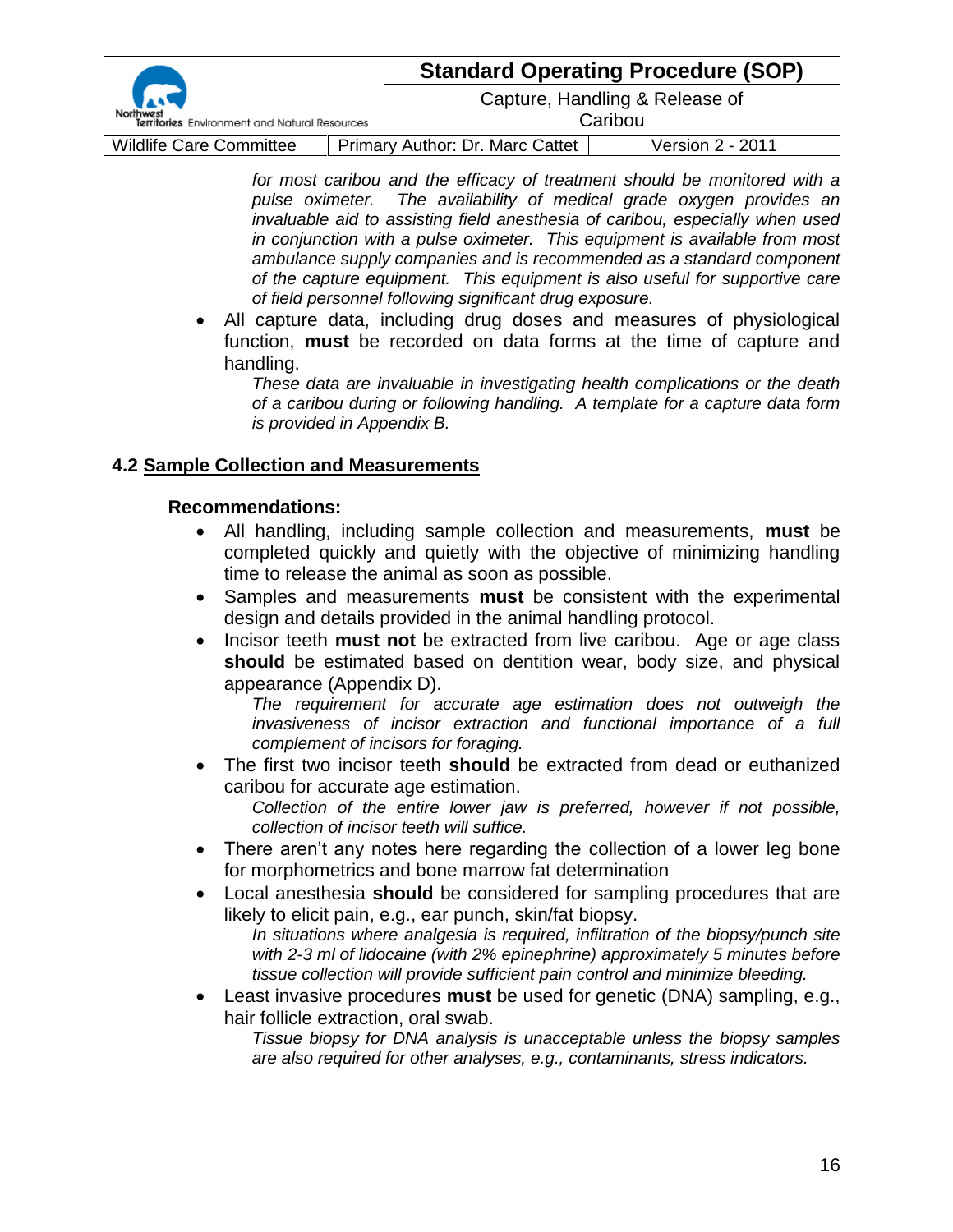| Territories Environment and Natural Resources |  | <b>Standard Operating Procedure (SOP)</b> |                                           |
|-----------------------------------------------|--|-------------------------------------------|-------------------------------------------|
|                                               |  |                                           | Capture, Handling & Release of<br>Caribou |
| <b>Wildlife Care Committee</b>                |  | Primary Author: Dr. Marc Cattet           | <b>Version 2 - 2011</b>                   |

 If an ear tag is applied, the hole **should** be made with a sterile biopsy punch (6 mm diameter) and the tissue plug **should** be preserved for any analyses that require tissue samples.

*The ear tag stud is manually directed through the biopsy hole prior to securing the tag with the applicator.*

- Sampling of blood and tissue **should** be performed only after appropriate training and adequate experience. Proper collection and handling and preservation protocols **must** be followed in order to obtain useful field data.
- If the handling protocol requires weighing captured animals, the weighing **must** be done in the least stressful manner possible.

*Caribou should not be suspended upside down by the hobbles attached to their four limbs because of the potential for adverse health effects, e.g., regurgitation and aspiration (Kreeger et al. 2002). Instead, it is recommended that caribou are weighed by first positioning them sternally or on their left side on a lightweight rigid platform (e.g., portable climbing ledges weigh 4-6 kg) and then suspending the platform from a pole, bipod, or tripod.*

- At some point during handling, the animal **must** be checked for wounds, injuries, and general condition and this information **must** be recorded on the field data sheet.
- Antibiotics **must not** be administered routinely to captured caribou. Antibiotics **should** only be administered under the advice or direct supervision of a veterinarian.

*The effectiveness of these drugs in free-ranging wildlife is often unproven and largely unknown (Pietsch et al. 1999). In addition, antibiotic residues (metabolites) often remain in tissues for long periods of time posing a public health risk to persons consuming caribou meat (Cattet 2002).*

#### **4.3 Identification, Marking and Telemetry Collars**

#### **Recommendations:**

- Investigators **must** aim to minimize any adverse effects of identification or marking procedures on the behavior, physiology, or behavior of individual study animals.
- Primary consideration **must** be given to identification or marking techniques that are not invasive, do not require recapture for identification, will remain visible for the duration of the study, and will not compromise the animal's welfare.

*Ideally, techniques used should comply with the following criteria:*

- *Should be quick and easy to apply;*
- *Should be readily visible and distinguishable;*
- *Should be persistent, remaining for the duration of the research;*
- *Must not cause long-term adverse health effects;*
- *Must be recorded accurately on field data sheets; and*
- *Must allow for seasonal changes in size and growth.*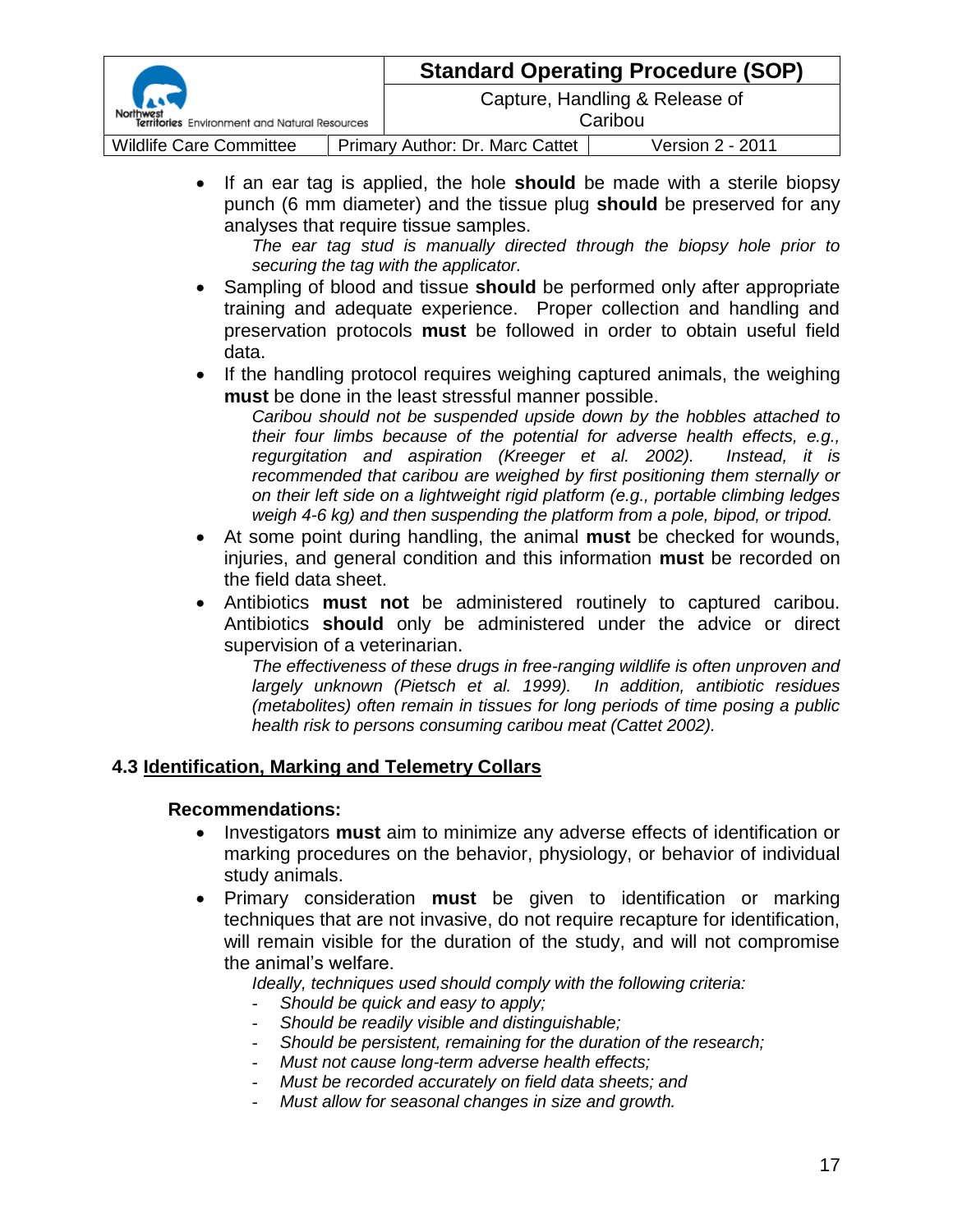|                                               |                                 | <b>Standard Operating Procedure (SOP)</b> |                                           |  |
|-----------------------------------------------|---------------------------------|-------------------------------------------|-------------------------------------------|--|
| Territories Environment and Natural Resources |                                 |                                           | Capture, Handling & Release of<br>Caribou |  |
| <b>Wildlife Care Committee</b>                | Primary Author: Dr. Marc Cattet |                                           | Version 2 - 2011                          |  |

- Telemetry collars **should** be as light in weight as possible (<5% of body mass) and **should** be selected for long duration battery life and remote drop capability to minimize re-capturing of collared caribou.
- All collars **should** incorporate connecting material that will eventually rot off, allowing the collar to drop from the animal. *This includes collars with self-removing or breakaway devices, in case these fail to function.*
- The shape and flexibility of the collar **must** be selected to avoid causing debilitating injuries to study animals (Krausman et al. 2004).
- Collar size **must** be selected to minimize risks associated with being either too tight or too loose, and will be based on a number of factors including animal age, sex, condition and time of year.
- Data on caribou neck size ranges (by age, sex and season) **should** be collected and shared among researchers to provide a basis for selected collar size.
- Conventional VHF collars **should not** be deployed unless funds have been procured to monitor the collars for the length or majority of the battery life.
- Ear tag transmitters **must not** be used on caribou.

## **4.4 Reversal Drugs and Release of Caribou**

## **Recommendations:**

- Reversal (or antagonist) drugs **must** not be administered until all equipment has been repacked and removed, and all unnecessary personnel have cleared the area.
- Once the reversal drug is administered, the person(s) administering it **should** retreat to a safe location to monitor the recovery.

*Every effort should be made to observe the animal until it is ambulatory and coordinated in its movements.*

 Non-anesthetized caribou **must** be provided with a clear path for retreat before the hobbles are removed.

*The person(s) releasing the hobbles must position themselves to avoid being kicked or struck by antlers. Remove the blindfold as soon as the hobbles are released.*

## **4.5. Post-Capture Monitoring**

## **Recommendations:**

 Caribou fitted with radio collars **should** be observed visually at least once within the three days immediately following capture and handling, and ideally within 24 hours of release.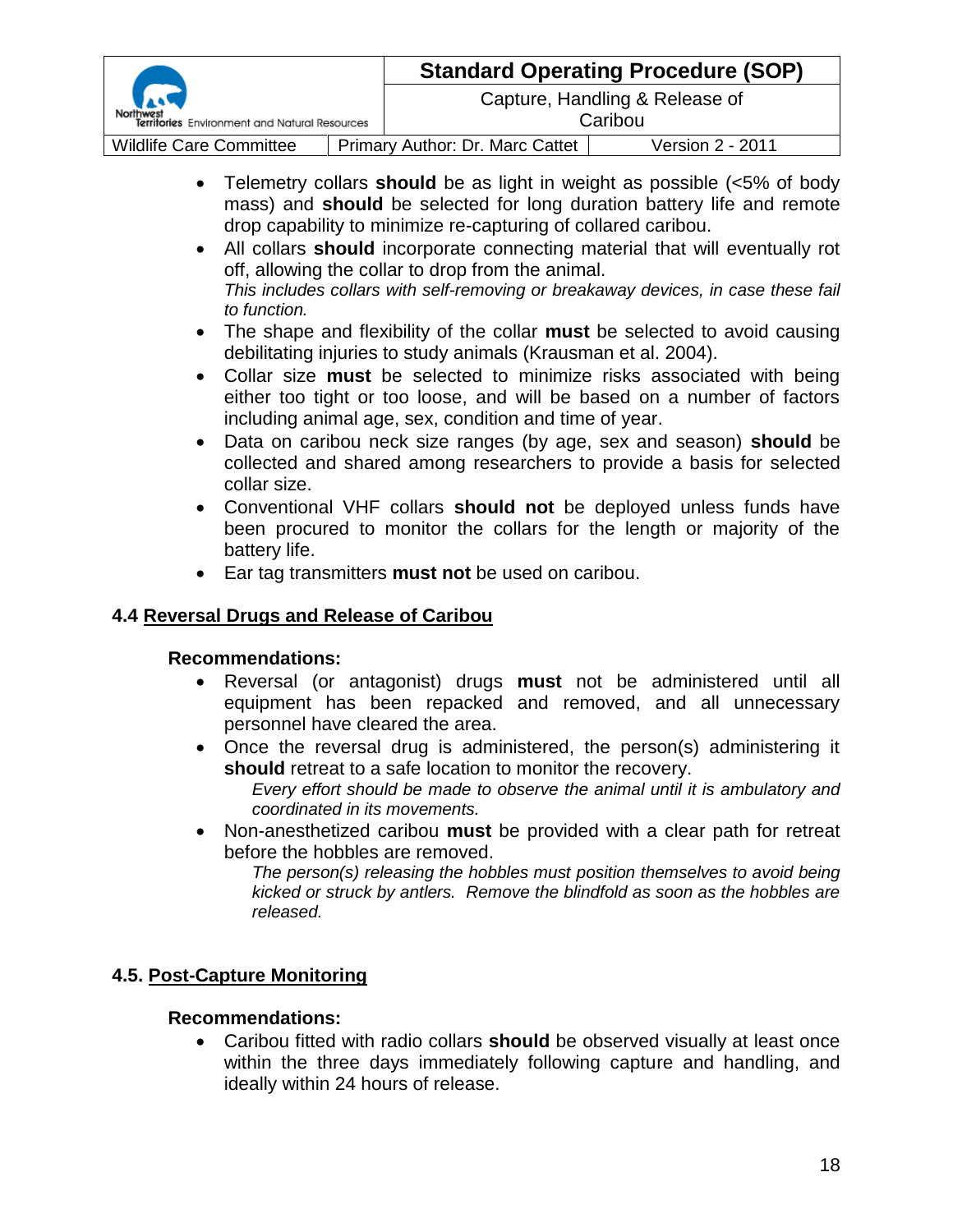|                                               |                                 | <b>Standard Operating Procedure (SOP)</b> |                                           |
|-----------------------------------------------|---------------------------------|-------------------------------------------|-------------------------------------------|
| Territories Environment and Natural Resources |                                 |                                           | Capture, Handling & Release of<br>Caribou |
| <b>Wildlife Care Committee</b>                | Primary Author: Dr. Marc Cattet |                                           | <b>Version 2 - 2011</b>                   |

*This is especially important if the caribou showed any adverse or unusual response to capture and handling, e.g., hyper- or hypothermia, significant physical injury. Although animals sometimes die during capture and handling, death may also be delayed occurring within hours to days following capture (Spraker 1993, Fowler 1995). If an animal dies following capture, the opportunity to determine cause of death is important for two reasons (Nielsen 1999). First, if the animal died as a direct result of the procedures used during capture and handling, then a detailed necropsy should be followed by a review of the capture event and, if required, a revision of the methodology used. Second, if the animal died as a result of a pre-existing illness or disease exacerbated by the stress of capture and handling, then the a detailed necropsy will help to assure continued confidence in the capture methodology used and may also provide new information regarding the health of the species.*

• Ideally, caribou **should** be visualized from high altitude to minimize stress associated with the noise and proximity of the aircraft. However, sighting a caribou where tree cover is extensive may be difficult, if not impossible. In such case, movement of the animal **should** be confirmed by detecting change in its radiolocations.

*Although most telemetric devices are equipped with motion-sensitive mortality sensors, these alone are not adequate for confirming movement of the released caribou and should not be used as a substitute for visual observation or radiolocation in the immediate period following capture. Activation of the sensor may not always occur within the programmed time because of intermittent movement of the collar following death caused by animals feeding on the carcass. Detailed examination of a carcass that has been scavenged extensively is unlikely to provide any insight into the cause of death.*

#### **4.6 Killing Specimens**

#### **4.6.1 Recommendations:**

- Killing methods for collection of caribou **must** be humane.
- Investigators **should** be trained in the proposed collection method(s) to ensure effective humane kills.
- The technique used **must** reduce pain and distress to the greatest extent possible.
- Consideration **should** also be given to techniques that least interfere with the conduct of necropsies or diagnostic testing.
- Acceptable methods of killing caribou are as follows:
	- a) Gun Shot
		- A shot to the brainstem of an animal produces a quick and humane death, but is best attempted when the animal is immobilized by injury or physical restraint.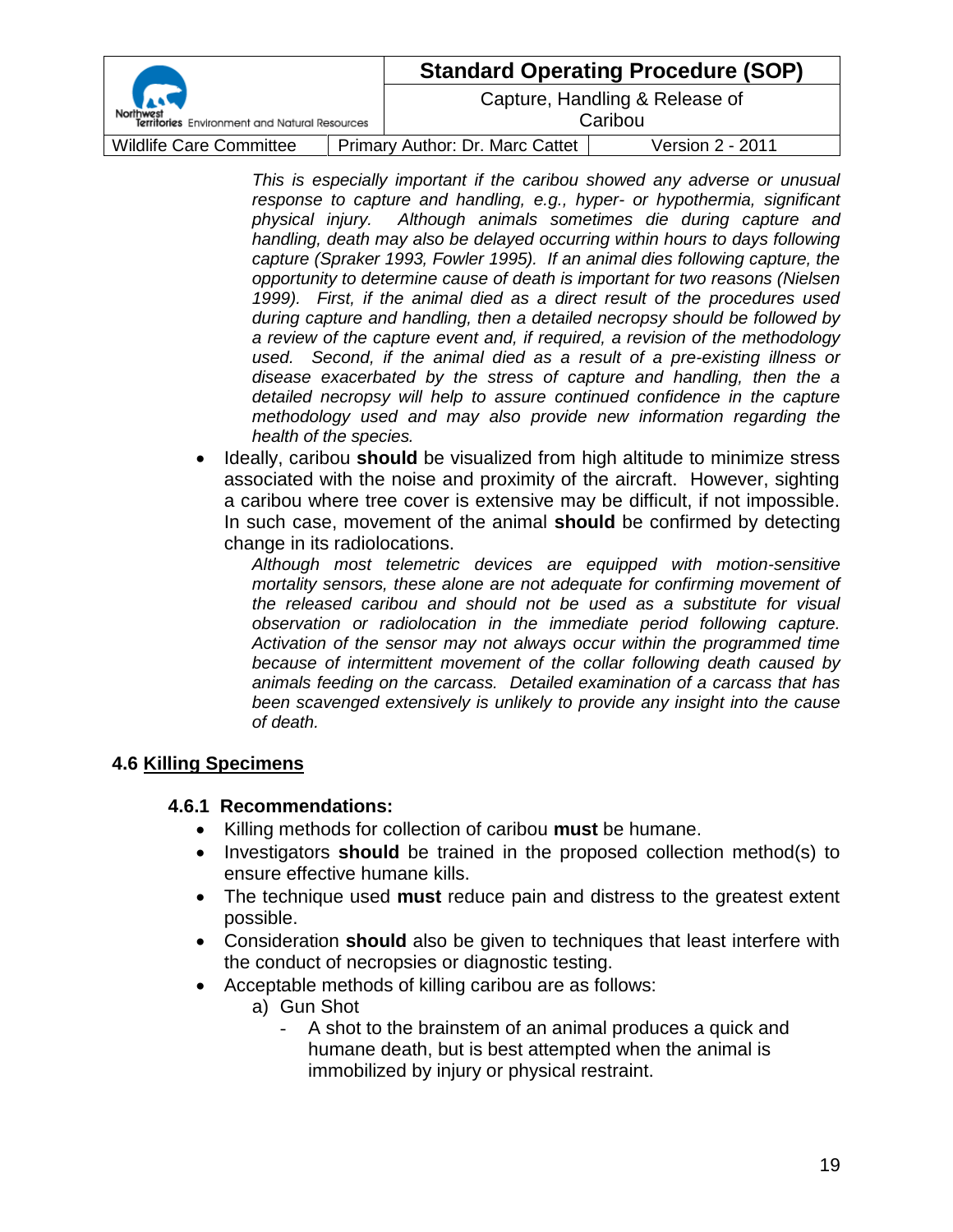|                                               |  | <b>Standard Operating Procedure (SOP)</b> |                                           |
|-----------------------------------------------|--|-------------------------------------------|-------------------------------------------|
| Territories Environment and Natural Resources |  |                                           | Capture, Handling & Release of<br>Caribou |
| <b>Wildlife Care Committee</b>                |  | <b>Primary Author: Dr. Marc Cattet</b>    | Version 2 - 2011                          |

- In free-ranging situations, or where the intact brain is required for diagnostic testing, gunshot to the heart and lung area may be more appropriate.
- b) Penetrating Captive Bolt
	- This method requires that animals be well restrained in order to properly place the captive bolt.
	- Because the penetrating captive bolt induces loss of consciousness, but does not ensure death, the animal must be bled with a deep slice across the throat to sever the carotid arteries immediately following stunning, i.e., exsanguination.
- c) Pithing
	- This method requires bending the animal's head forward and thrusting a knife or pick into the base of its skull (through the foramen magnum) and destroying the brainstem.
	- This method is considered humane when performed on an anesthetized animal.
- d) Exsanguination (Bleeding)
	- This method is considered humane if performed on an anesthetized animal or on an animal stunned by penetrating captive bolt.

## **4.6.2 Euthanasia:**

 The investigator **must** be prepared to humanely kill any animal in the field that is suffering intolerable pain, irreversible injury, or distress as a result of the capture or handling procedures, or the experimental intervention. The technique used **must** reduce pain and distress to the greatest extent possible.

*Acceptable methods of euthanasia are described under the "Killing Specimens" section.*

## **4.7. Morbidity and Mortality**

#### **Recommendations:**

 Any injury, disease, or abnormality observed during or following capture or handling **must** be documented and reported to the GNWT-ENR Wildlife Veterinarian as soon as possible. An investigation **should** be conducted wherever possible.

*Investigation may include collection of samples (blood, feces, etc.) for submission to a veterinary diagnostic laboratory for further evaluation, e.g., serum biochemistry, parasite identification. Ideally, the written report should include digital images.*

 Dead caribou **must** receive a detailed necropsy to determine the cause of death and be reported to the GNWT-ENR wildlife veterinarian as soon as possible.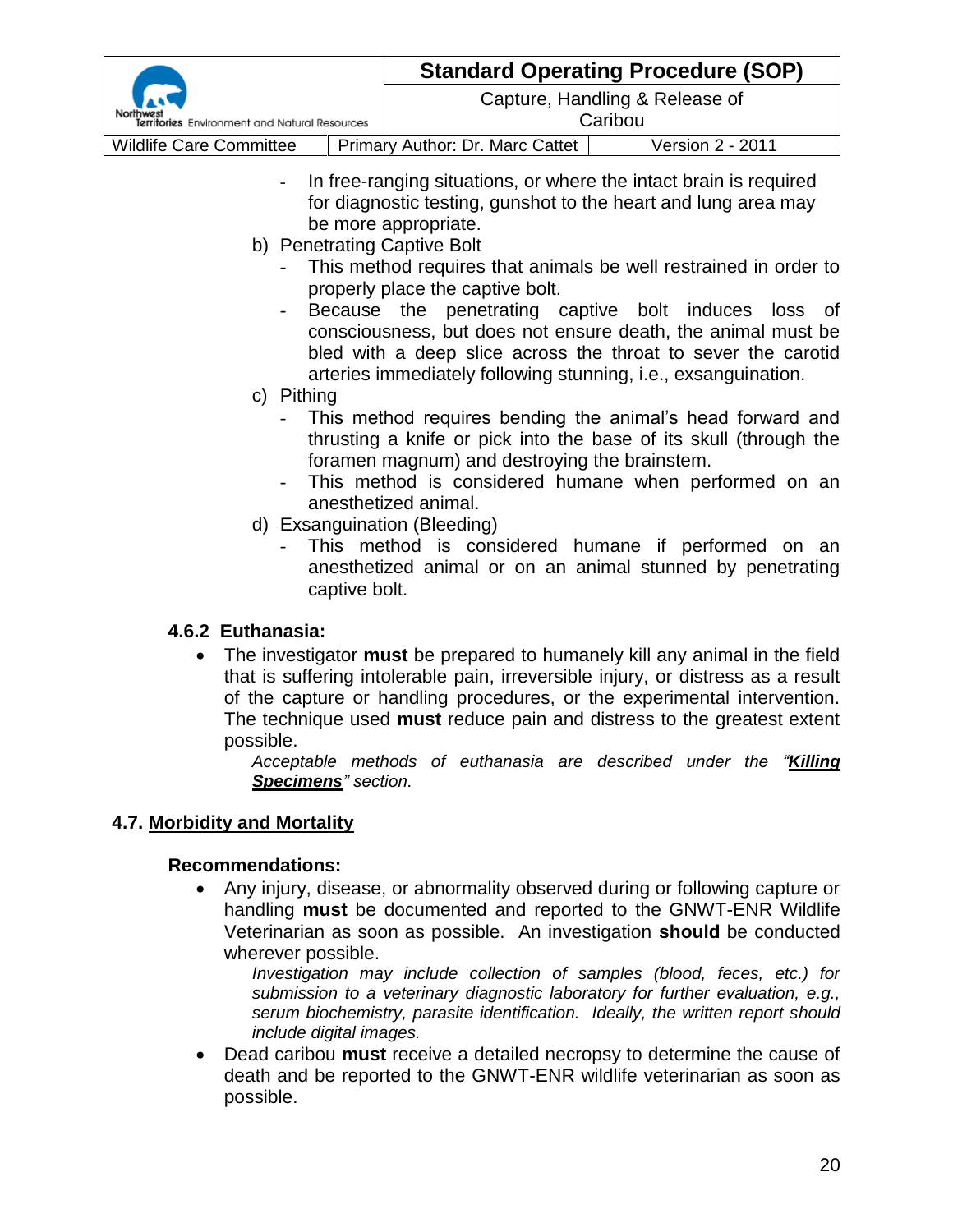| Territories Environment and Natural Resources |  | <b>Standard Operating Procedure (SOP)</b> |                  |
|-----------------------------------------------|--|-------------------------------------------|------------------|
|                                               |  | Capture, Handling & Release of<br>Caribou |                  |
| <b>Wildlife Care Committee</b>                |  | Primary Author: Dr. Marc Cattet           | Version 2 - 2011 |

*If the necropsy is performed in the field, appropriate tissue samples should be collected and frozen or fixed in 10% buffered formalin for submission to a veterinary pathology facility. Appropriate tissue samples should include brain, lung, heart, liver, kidney, spleen, lymph nodes, and muscle. Investigators should refer to a wildlife necropsy manual for details regarding required equipment, techniques, and sampling procedures (see for example, Munson 1999). A template for a field necropsy data form is provided in Appendix C. Documentation should also include a detailed history and digital images of the field necropsy to assist the veterinary pathologist diagnosing the cause of death. Alternatively, under some circumstances, it may be better to arrange shipment of the entire carcass to a veterinary pathology facility for detailed necropsy.*

#### **4.8. Human Safety**

#### **Recommendations:**

 Appropriate handling and restraint techniques **must** be used for caribou, and personnel **must** have appropriate training and experience in their use to avoid injury.

*caribou are capable of inflicting serious injury and transmitting disease to persons handling them.* 

- The risks involved in using drugs for the capture and immobilization of caribou **must** be identified and communicated to all personnel involved in the project (including the helicopter pilot).
- The investigator **must** ensure that an emergency action plan is in place. *The emergency action plan provides step-by-step details on what to do in the event of an accident or emergency (e.g., human drug exposure, downed aircraft) and, if well designed and implemented, can reduce the severity of emergencies and save lives.*
- At least two people on the handling team **must** be trained in first aid and cardiopulmonary resuscitation (CPR), local medical authorities **should** be informed of the potential hazards (accidental drug injection, animal bite), and an evacuation plan to medical facilities **must** be discussed prior to fieldwork.
- Personnel handling drugs **must** have current training (within 5 years) and inform other members of the team of the risks of human exposure and procedures for addressing drug exposure.
- When contracting helicopter services, project leaders **should** be able to insist on only using the most experienced pilots.
- Helicopter pilots assisting with wildlife capture operations **must** have demonstrated skills in their ability to pursue target animals and, when required, control animal movements in a gradual manner that imposes as little stress as possible on the target animal.
- The investigator **must** ensure that potentially hazardous conditions involved in fieldwork are identified to the personnel involved.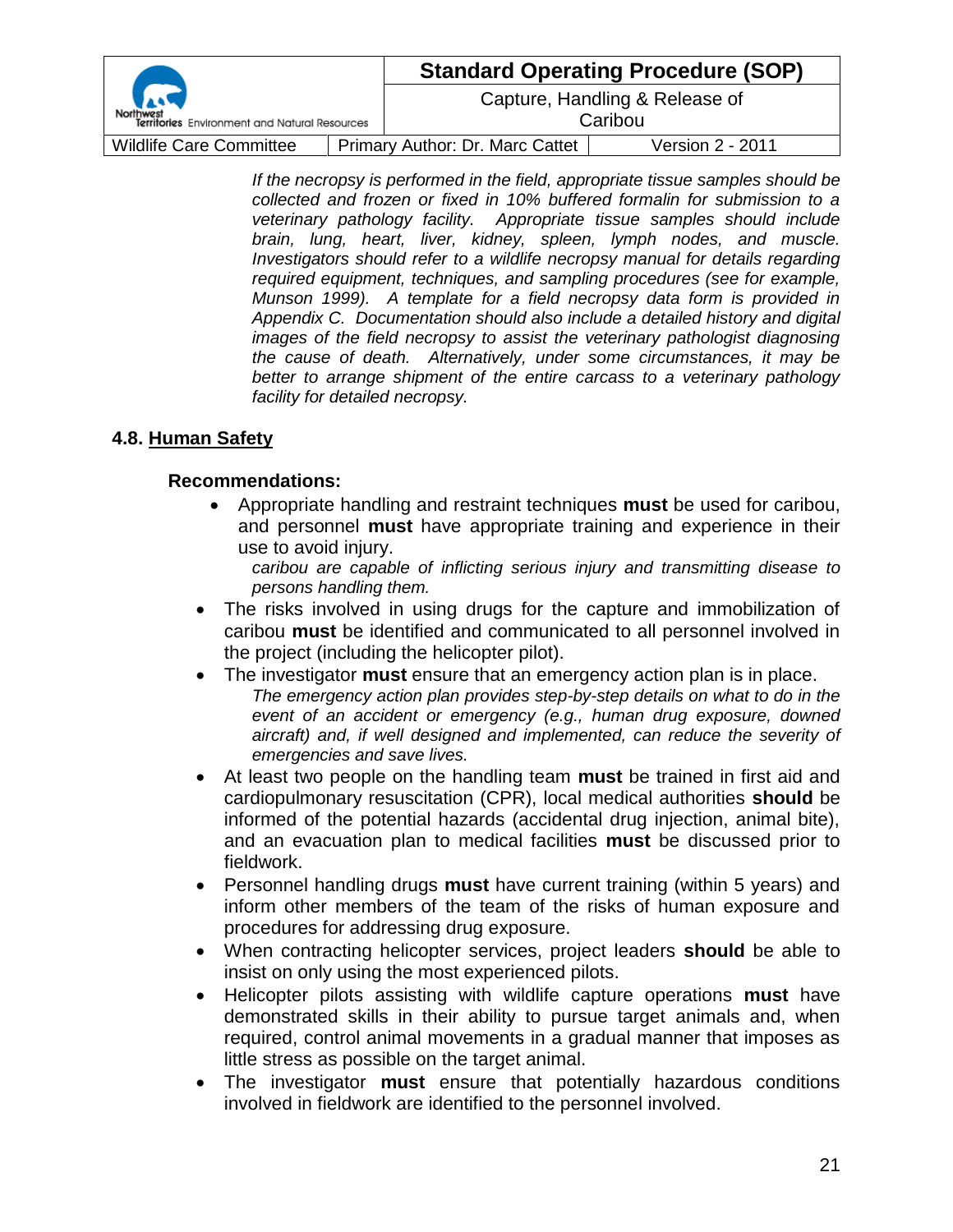| Territories Environment and Natural Resources |  | <b>Standard Operating Procedure (SOP)</b> |                  |
|-----------------------------------------------|--|-------------------------------------------|------------------|
|                                               |  | Capture, Handling & Release of<br>Caribou |                  |
| <b>Wildlife Care Committee</b>                |  | Primary Author: Dr. Marc Cattet           | Version 2 - 2011 |

*Some situations may require particular experience or training, such as working around aircraft or firearms, or in extreme cold temperatures.*

- Helicopter egress training **should** be encouraged for all capture crew participants. The use of appropriate safety clothing (i.e. Nomax coveralls, flight helmet) **should** be used.
- Personnel involved in capture and restraint **must** have current training and proficiency in the use of pertinent equipment, e.g., firearms, dart rifles, etc.
- Following completion of a training course, inexperienced personnel **should** develop and refine their skills by working with a mentor.

*Although training courses can provide basic safety information, they cannot provide the breadth of knowledge acquired through field experience.*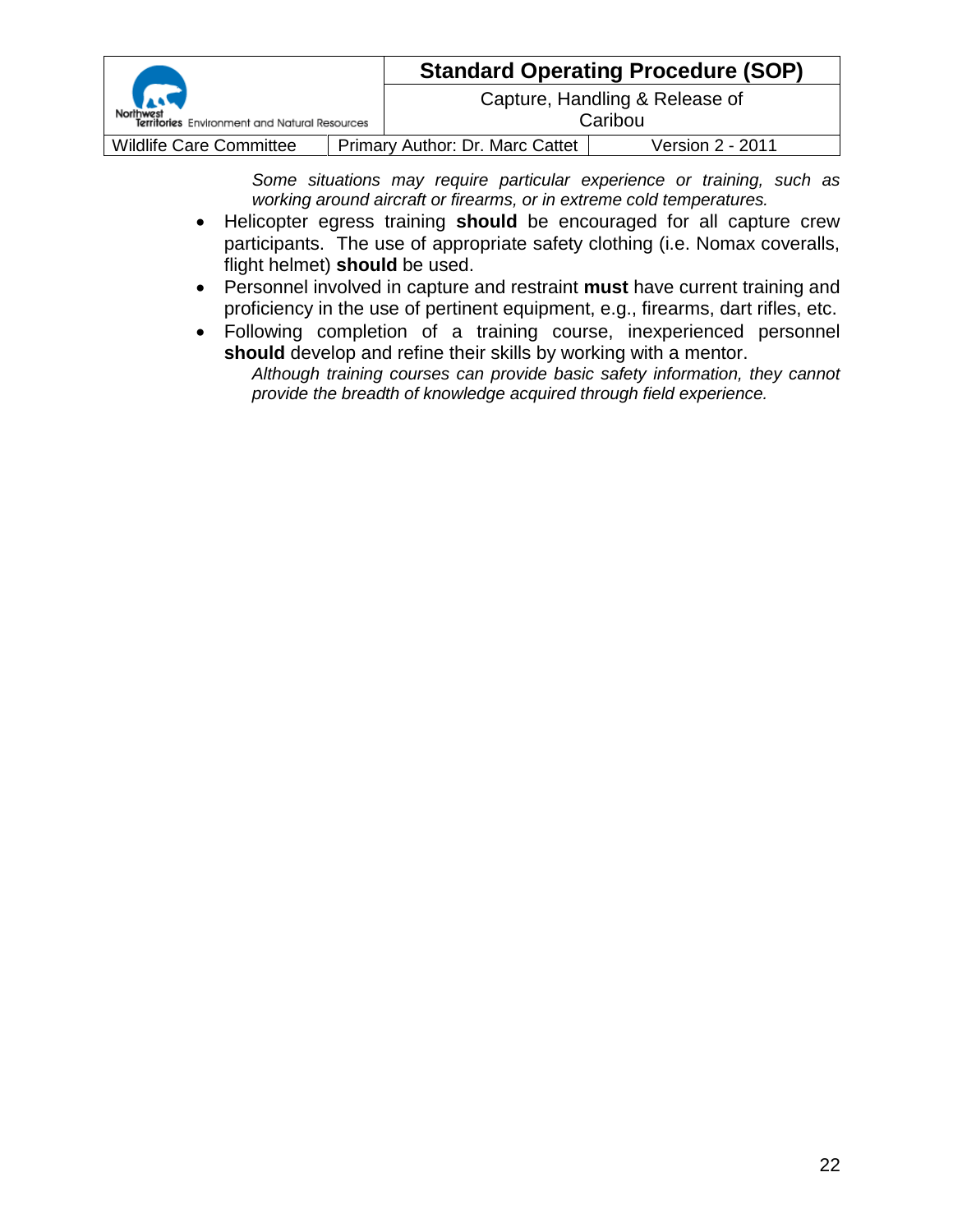|                                                                |  |                                 | <b>Standard Operating Procedure (SOP)</b> |
|----------------------------------------------------------------|--|---------------------------------|-------------------------------------------|
| $\rightarrow$<br>Territories Environment and Natural Resources |  |                                 | Capture, Handling & Release of<br>Caribou |
| <b>Wildlife Care Committee</b>                                 |  | Primary Author: Dr. Marc Cattet | Version 2 - 2011                          |

## **5. Literature Cited**

- Alibhai, S.K., Jewell, Z.C., and S.S. Towindo. 2001. Effects of immobilization on fertility in female black rhino (*Diceros bicornis*). Journal of Zoology London 253:333- 345.
- Allen, J.L. 1992. Pulse oximetry: everyday uses in zoological practice. The Veterinary Record 130:354-355.
- Ballard, W.B., and R.W. Tobey. 1981. Decreased calf production of moose immobilized with anectine administered from helicopter. Wildlife Society Bulletin 9:207-209.
- Bush, M. 1992. Remote drug delivery systems. Journal of Zoo and Wildlife Medicine 23:159-180.
- Cattet, M.R.L. 2002. Drug residues in wild meat addressing a public health concern. A CCWHC Technical Bulletin – Winter 2002. (Available online at [http://wildlife1.usask.ca/ccwhc2003/newsletters/technical\\_bulletin9-1.PDF\)](http://wildlife1.usask.ca/ccwhc2003/newsletters/technical_bulletin9-1.PDF)
- Cattet, M.R.L., Bourque, A., Elkin, B.T., Powley, K.D., Dahlstrom, D.B., and N.A. Caulkett. 2005. Evaluation of the potential for injury with remote drug delivery systems. Wildlife Society Bulletin (submitted for publication).
- Cattet, M.R.L., Caulkett, N.A., Wilson, C., Vandenbrink, T., and R.K. Brook. 2004. Intranasal administration of xylazine to reduce stress in elk captured by net gun. Journal of Wildlife Diseases 40:562-565.
- Cattet, M., Shury, T., and R. Patenaude. 2005. The Chemical Immobilization of Wildlife − 2<sup>nd</sup> Edition. Canadian Association of Zoo and Wildlife Veterinarians. 231 pp.
- Caulkett, N.A., Cribb, P.H., and T. Duke. 1994. Cardiopulmonary effects of medetomidine-ketamine immobilization with atipamezole reversal and carfentanil-xylazine immobilization with naltrexone reversal: a comparative study in domestic sheep (*Ovis ovis*). Journal of Zoo and Wildlife Medicine 25:376-389.
- Caulkett, N.A., and J.C. Haigh. 2004. Anesthesia of North American deer. *In:* Heard, D. (ed). Zoological Restraint and Anesthesia. International Veterinary Information Service Document No. B0171.0404. (Available online at [www.ivis.org\)](http://www.ivis.org/)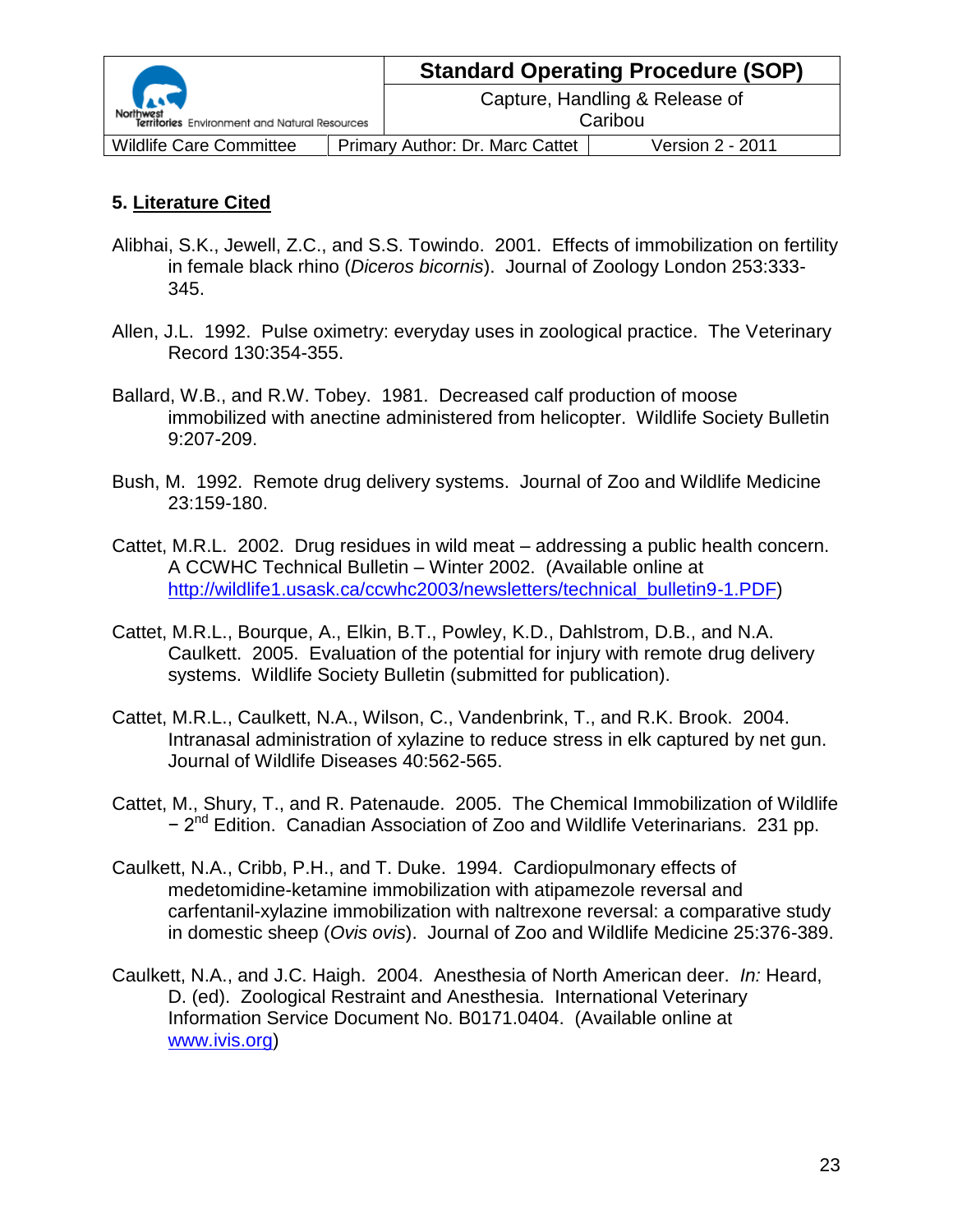| <b>Carl</b><br>Territories Environment and Natural Resources |  | <b>Standard Operating Procedure (SOP)</b> |                  |  |
|--------------------------------------------------------------|--|-------------------------------------------|------------------|--|
|                                                              |  | Capture, Handling & Release of<br>Caribou |                  |  |
| <b>Wildlife Care Committee</b>                               |  | Primary Author: Dr. Marc Cattet           | Version 2 - 2011 |  |

- Côté, S.D., Festa-Bianchet, M., and F. Fournier. 1998. Life-history effects of chemical immobilization and radiocollars on mountain goats. Journal of Wildlife Management 62:745-752.
- Fowler, M.E. 1995. Restraint and Handling of Wild and Domestic Animals (2<sup>nd</sup> Edition). Iowa State University Press, Ames, Iowa. 383 pp.
- Hendricks, J.C., and L.G. King. 1994. Practicality, usefulness, and limits of pulse oximetry in critical small animal patients. Veterinary Emergency and Critical Care 3:5-12.
- Karns, P.D., and V.F.J. Crichton. 1978. Effects of handling and physical restraint on blood parameters in woodland caribou. Journal of Wildlife Management 42:904- 908.
- Kock, M.D., Jessup, D.A., Clark, R.K., and C.E. Franti. 1987. Effects of capture on biological parameters in free-ranging bighorn sheep (*Ovis canadensis*): evaluation of drop-net, drive-net, chemical immobilization, and the net-gun. Journal of Wildlife Diseases 23:641-651.
- Krausman, P.J., Bleich, V.C., Cain, III, J.W., Stephenson, T.R., DeYoung, D.W., McGrath, P.W., Swift, P.K., Pierce, B.M., and B.D. Jansen. 2004. From the field: neck lesions in ungulates from collars incorporating satellite technology. Wildlife Society Bulletin 32:987-991.
- Kreeger, T.J., Arnemo, J.M., and J.P. Raath. 2002. Handbook of Wildlife Chemical Immobilization – International Edition. Wildlife Pharmaceuticals, Inc., Fort Collins, Colorado. 412 pp.
- MacPherson, D. 1994. Bullet Penetration: Modeling the Dynamics and the Incapacitation Resulting from Wound Trauma. Ballistic Publications, El Segundo, California. 303 pp.
- Munson, L. 1999. Necropsy of wild animals. Wildlife Health Center, School of Veterinary Medicine, Davis, California. 28 pp. (Available online at [http://www.vetmed.ucdavis.edu/whc/pdfs/munsonnecropsy.pdf\)](http://www.vetmed.ucdavis.edu/whc/pdfs/munsonnecropsy.pdf)
- Nielsen, L. 1999. Chemical Immobilization of Wild and Exotic Animals. Iowa State University Press, Ames, Iowa. 341 pp.
- Oakley, M., Jung, T.S., Kienzler, M., Farnell, R., LaRocque, L., McLelland, J., and P. Merchant. 2004. Intranasal sedation of woodland caribou captured by net gun reduces stress. Poster presentation at the 10<sup>th</sup> North American Caribou Workshop at Girdwood, Alaska, May  $4^{th}$  to  $6^{th}$ , 2004.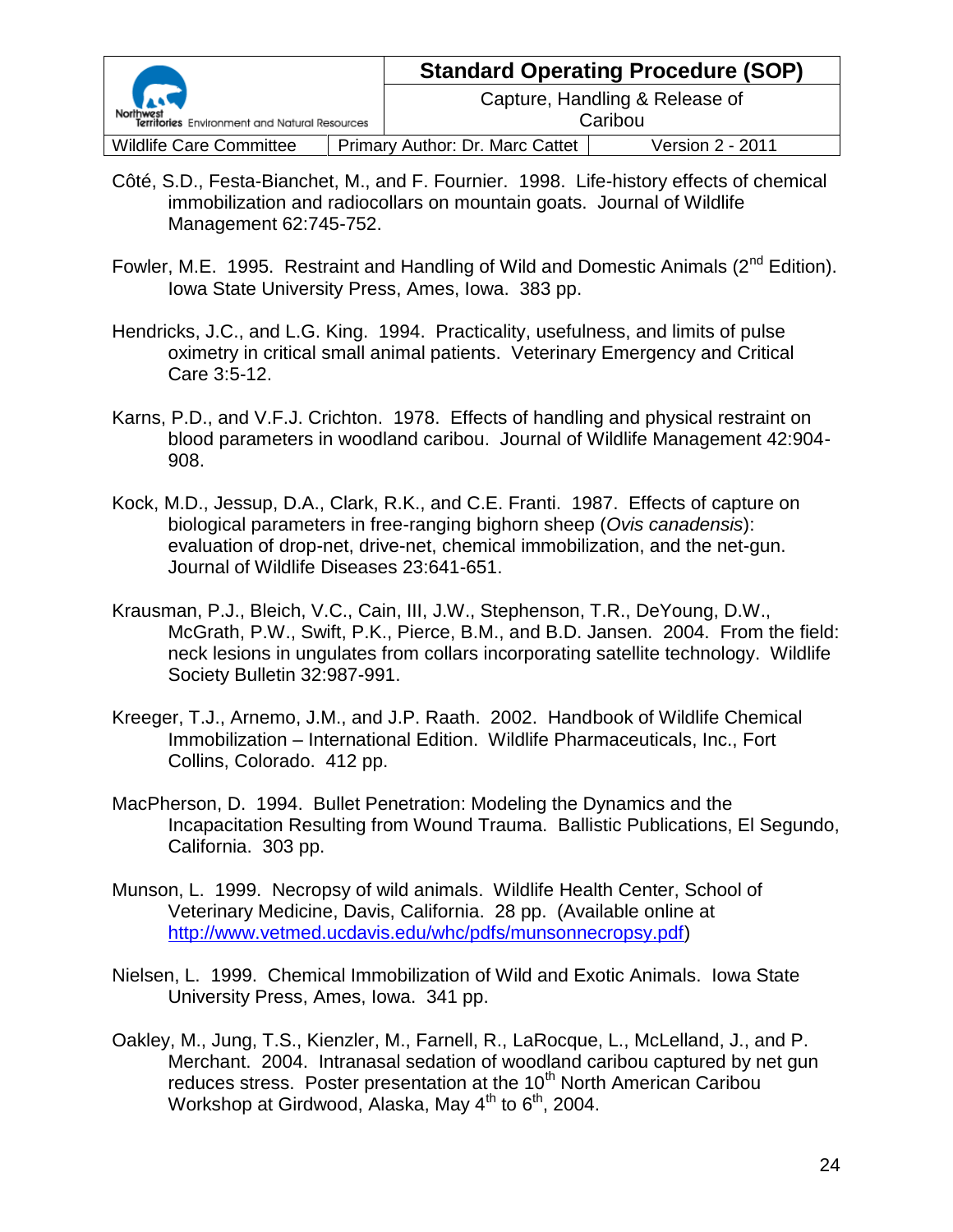|                                               |  | <b>Standard Operating Procedure (SOP)</b> |                  |  |  |
|-----------------------------------------------|--|-------------------------------------------|------------------|--|--|
| Territories Environment and Natural Resources |  | Capture, Handling & Release of<br>Caribou |                  |  |  |
| <b>Wildlife Care Committee</b>                |  | <b>Primary Author: Dr. Marc Cattet</b>    | Version 2 - 2011 |  |  |

- Pietsch, G., Finstad, G., Bevins, J., and Prichard, A.K. 1999. The effect of antibiotic treatment on post-handling stress and survival of reindeer calves. Journal of Wildlife diseases 35:735-740.
- Plumb, D.C. 2002. Veterinary Drug Handbook (4<sup>th</sup> Edition). Iowa State Press, Ames, Iowa. 972 pp.
- Ramsey, C.W. 1968. A drop-net deer trap. Journal of Wildlife Management 32:187- 190.
- Read, M.R., Caulkett, N.A., Symington, A., and T.K. Shury. 2001. Treatment of hypoxemia during xylazine-tiletamine-zolazepam immobilization of wapiti. Canadian Veterinary Journal 42:861-864.
- Roffe, T.J., Coffin, K., and J. Berger. 2001. Survival and immobilizing moose with carfentanil and xylazine. Wildlife Society Bulletin 29:1140-1146.
- Spraker, T.R. 1993. Stress and capture myopathy in artiodactylids. *In:* Fowler, M.E. (ed). Zoo and Wild Animal Medicine (Current Therapy 3). W.B. Saunders Company, Philadelphia, PA. Pp. 481-488.
- Valkenburg, P., Boertje, R.D., and J.L. Davis. 1983. Effects of darting and netting on caribou in Alaska. Journal of Wildlife Management 47:1233-1237.
- Valkenburg, P., Tobey, R.W., and D. Kirk. 1999. Velocity of tranquilizer darts and capture mortality of caribou calves. Wildlife Society Bulletin 27:894-896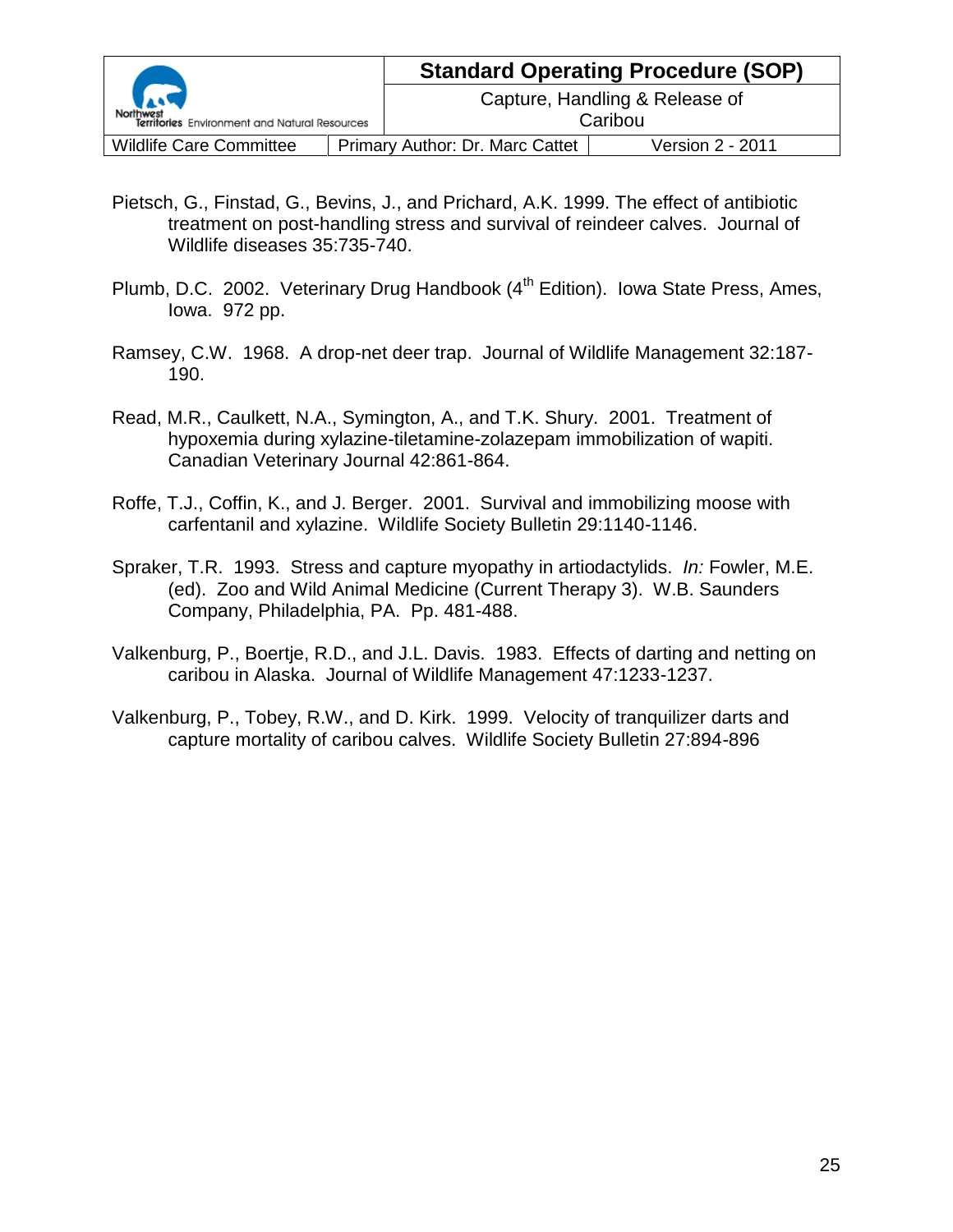

# **Standard Operating Procedure (SOP)**

Capture, Handling & Release of **Caribou** 

Northwest<br>Territories Environment and Natural Resources

Wildlife Care Committee | Primary Author: Dr. Marc Cattet | Version 2 - 2011

## **Appendix A – Drug Volume Table for Caribou**

|                          | <b>Drug Protocol</b>                                                              | One                              |                                         | <b>Two</b>                                                                 |                                         | <b>Three</b>                                          |                                         |  |
|--------------------------|-----------------------------------------------------------------------------------|----------------------------------|-----------------------------------------|----------------------------------------------------------------------------|-----------------------------------------|-------------------------------------------------------|-----------------------------------------|--|
| <b>Drugs</b>             |                                                                                   | Xylaxine $(X)$ +<br>ketamine (K) | Atipamezole                             | $X + zolazepam +$<br>tiletamine (ZT;<br>Telazol or Zoletil)                | Atipamezole                             | Medetomidine (M)<br>+ K                               | Atipamezole                             |  |
|                          | 1 ml $X$ ( $@$<br>$100$ mg/ml) +<br><b>Formulation</b><br>3 ml K (@<br>100 mg/ml) |                                  | $10 \mathrm{m}$<br>solution per<br>vial | $0.8$ ml X (@ 300<br>$mg/ml$ ) + 1.3 ml<br>sterile water per<br>vial of ZT | $10 \mathrm{m}$<br>solution per<br>vial | 4 ml M (@ 10<br>$mg/ml$ ) + 5.3 ml K<br>(@ 100 mg/ml) | $10 \mathrm{m}$<br>solution per<br>vial |  |
| (mg/ml)                  | <b>Concentration</b>                                                              | $25X + 75K$                      | 5                                       | 99X + 197ZT                                                                | 5                                       | $4.3M + 56K$                                          | 5                                       |  |
| <b>Dosage</b><br>(mg/kg) | $2 - 3X + 6 - 9K$                                                                 |                                  | 0.2                                     | $2 - 3X + 4 - 6ZT$                                                         | 0.2                                     | $0.15 - 0.20M +$<br>$2.0 - 2.7K$                      | 0.8                                     |  |
| <b>Body mass</b>         |                                                                                   |                                  |                                         |                                                                            |                                         |                                                       |                                         |  |
| kg                       | I <sub>b</sub>                                                                    |                                  |                                         | <b>Total Volume (ml)</b>                                                   |                                         |                                                       |                                         |  |
| 50                       | 110                                                                               | $4.0 - 6.0$                      | 2.0                                     | $1.0 - 1.5$                                                                | 2.0                                     | $1.8 - 2.4$                                           | 8.0                                     |  |
| 60                       | 132                                                                               | $4.8 - 7.2$                      | 2.4                                     | $1.2 - 1.8$                                                                | 2.4                                     | $2.1 - 2.9$                                           | 9.6                                     |  |
| 70                       | 154                                                                               | $5.6 - 8.4$                      | 2.8                                     | $1.4 - 2.1$                                                                | 2.8                                     | $2.5 - 3.4$                                           | 11.2                                    |  |
| 80                       | 176                                                                               | $6.4 - 9.6$                      | 3.2                                     | $1.6 - 2.4$                                                                | 3.2                                     | $2.9 - 3.8$                                           | 12.8                                    |  |
| 90                       | 199                                                                               | $7.2 - 10.8$                     | 3.6                                     | $1.8 - 2.7$                                                                | 3.6                                     | $3.2 - 4.3$                                           | 14.4                                    |  |
| 100                      | 221                                                                               | $8.0 - 12.0$                     | 4.0                                     | $2.0 - 3.0$                                                                | 4.0                                     | $3.6 - 4.8$                                           | 16.0                                    |  |
| 110                      | 243                                                                               | $8.8 - 13.2$                     | 4.4                                     | $2.2 - 3.3$                                                                | 4.4                                     | $3.9 - 5.3$                                           | 17.6                                    |  |
| 120                      | 265                                                                               | $9.6 - 14.4$                     | 4.8                                     | $2.4 - 3.6$                                                                | 4.8                                     | $4.3 - 5.8$                                           | 19.2                                    |  |
| 130                      | 287                                                                               | $10.4 - 15.6$                    | 5.2                                     | $2.6 - 4.0$                                                                | 5.2                                     | $4.6 - 6.3$                                           | 20.8                                    |  |
| 140                      | 309                                                                               | $11.2 - 16.8$                    | 5.6                                     | $2.8 - 4.3$                                                                | 5.6                                     | $5.0 - 6.7$                                           | 22.4                                    |  |
| 150                      | 331                                                                               | $12.0 - 18.0$                    | 6.0                                     | $3.0 - 4.6$                                                                | 6.0                                     | $5.3 - 7.2$                                           | 24.0                                    |  |
| 160                      | 353                                                                               | $12.8 - 19.2$                    | 6.4                                     | $3.2 - 4.9$                                                                | 6.4                                     | $5.7 - 7.7$                                           | 25.6                                    |  |
| 170                      | 375                                                                               | $13.6 - 20.4$                    | 6.8                                     | $3.4 - 5.2$                                                                | 6.8                                     | $6.1 - 8.2$                                           | 27.2                                    |  |
| 180                      | 397                                                                               | $14.4 - 21.6$                    | 7.2                                     | $3.6 - 5.5$                                                                | 7.2                                     | $6.4 - 8.7$                                           | 28.8                                    |  |
| 190                      | 419                                                                               | $15.2 - 22.8$                    | 7.6                                     | $3.9 - 5.8$                                                                | 7.6                                     | $6.8 - 9.1$                                           | 30.4                                    |  |
| 200                      | 441                                                                               | $16.0 - 24.0$                    | 8.0                                     | $4.1 - 6.1$                                                                | 8.0                                     | $7.1 - 9.6$                                           | 32.0                                    |  |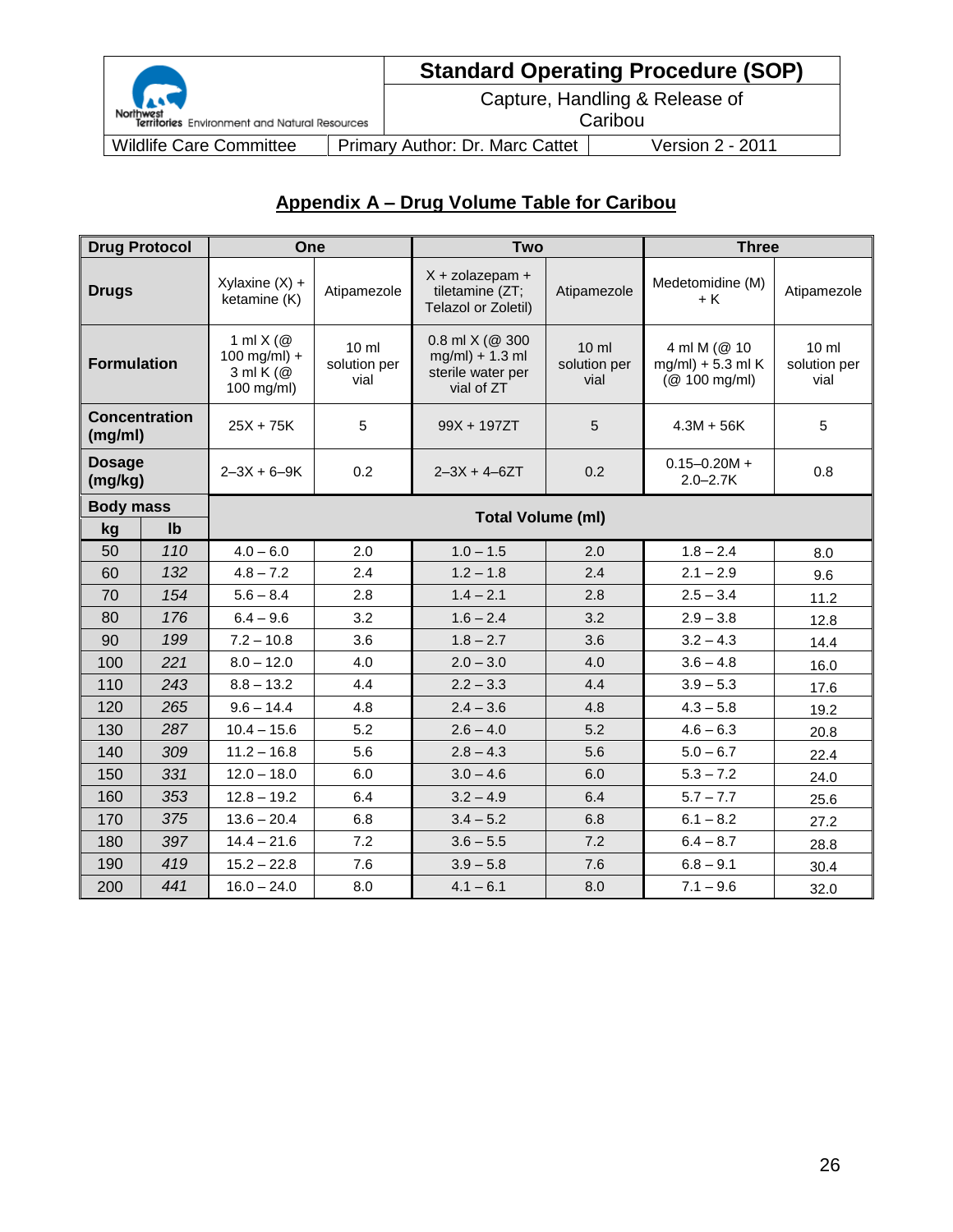|                                                                     |                                                                  |           |                                                                                                                                                                                                                                |                                |                              |  |                                  |            |             | <b>Standard Operating Procedure (SOP)</b>             |                                                              |
|---------------------------------------------------------------------|------------------------------------------------------------------|-----------|--------------------------------------------------------------------------------------------------------------------------------------------------------------------------------------------------------------------------------|--------------------------------|------------------------------|--|----------------------------------|------------|-------------|-------------------------------------------------------|--------------------------------------------------------------|
|                                                                     |                                                                  |           |                                                                                                                                                                                                                                | Capture, Handling & Release of |                              |  |                                  |            |             |                                                       |                                                              |
|                                                                     | Territories Environment and Natural Resources                    |           |                                                                                                                                                                                                                                |                                |                              |  |                                  | Caribou    |             |                                                       |                                                              |
|                                                                     | <b>Wildlife Care Committee</b>                                   |           |                                                                                                                                                                                                                                | Dr. Marc Cattet                |                              |  |                                  |            |             | Version 1 - Approved on April 18, 2005                |                                                              |
|                                                                     |                                                                  |           | <b>Appendix B - Caribou Capture Data Form</b>                                                                                                                                                                                  |                                |                              |  |                                  |            |             |                                                       |                                                              |
| <b>PERSONNEL:</b>                                                   |                                                                  |           |                                                                                                                                                                                                                                |                                |                              |  |                                  |            |             |                                                       |                                                              |
| <b>DATE:</b> (dd-mm-yy, i.e. 18-Apr-05) ___________________________ |                                                                  |           |                                                                                                                                                                                                                                |                                |                              |  |                                  |            |             |                                                       |                                                              |
| <b>ANIMAL DATA:</b>                                                 |                                                                  |           |                                                                                                                                                                                                                                |                                |                              |  |                                  |            |             |                                                       |                                                              |
| <b>GNWT ID#</b> ______________                                      |                                                                  |           |                                                                                                                                                                                                                                |                                |                              |  |                                  |            |             |                                                       | Sex: □M □F □ Unk. Age class: □ Young □ Young Medium □ Medium |
| Other ID# ______________                                            |                                                                  |           |                                                                                                                                                                                                                                |                                |                              |  |                                  |            |             | Lactating? □ Yes □ No □ 回 Medium Old □ Old □ Very Old |                                                              |
| Recapture? □ Yes □ No                                               |                                                                  |           |                                                                                                                                                                                                                                |                                |                              |  |                                  |            |             |                                                       |                                                              |
| <b>Relocated?</b> □ Yes □ No                                        |                                                                  |           |                                                                                                                                                                                                                                |                                |                              |  |                                  |            |             |                                                       |                                                              |
|                                                                     |                                                                  |           | <b>Location:</b>                                                                                                                                                                                                               |                                |                              |  |                                  |            |             |                                                       |                                                              |
| <b>CAPTURE INFORMATION:</b>                                         |                                                                  |           |                                                                                                                                                                                                                                |                                |                              |  |                                  |            |             |                                                       |                                                              |
| Capture □ Net Gun                                                   |                                                                  |           |                                                                                                                                                                                                                                | <b>Delivery</b>                | $\Box$ pistol                |  |                                  |            | <b>Dart</b> | $\Box$ slow injection                                 |                                                              |
| <b>Method :</b> □ Remote Drug Delivery                              | □ Other: _____________________                                   |           |                                                                                                                                                                                                                                | System:                        | $\Box$ rifle<br>$\Box$ other |  |                                  |            | System:     | $\Box$ rapid injection                                |                                                              |
|                                                                     |                                                                  |           |                                                                                                                                                                                                                                |                                |                              |  |                                  |            |             |                                                       |                                                              |
| <b>LOCATION DATA:</b>                                               |                                                                  |           |                                                                                                                                                                                                                                |                                |                              |  |                                  |            |             |                                                       |                                                              |
| General:                                                            | <b>Please use Datum NAD83 <math>\rightarrow</math> UTM east:</b> |           |                                                                                                                                                                                                                                |                                |                              |  |                                  | UTM north: |             |                                                       |                                                              |
|                                                                     |                                                                  |           |                                                                                                                                                                                                                                |                                |                              |  |                                  |            |             |                                                       |                                                              |
| <b>MARKINGS: Circle Y/N choices</b>                                 |                                                                  |           |                                                                                                                                                                                                                                |                                |                              |  |                                  |            |             |                                                       |                                                              |
| Collar: brand:                                                      |                                                                  |           | freq: the contract of the contract of the contract of the contract of the contract of the contract of the contract of the contract of the contract of the contract of the contract of the contract of the contract of the cont |                                | rotoff? [ Y / N ]            |  | Ear Trans: freq.                 |            |             | Initial. Time:                                        |                                                              |
| <b>Drop-off:</b> brand:<br>Tattoo#                                  |                                                                  |           | #days: RC? [Y/N] Serial#:<br><b>Tattoo Location:</b>                                                                                                                                                                           |                                |                              |  |                                  |            |             | Initial. time (ATS only):                             |                                                              |
|                                                                     |                                                                  |           |                                                                                                                                                                                                                                |                                |                              |  |                                  |            |             |                                                       |                                                              |
| <b>DRUG INFORMATION:</b>                                            |                                                                  |           | Inject #2 Inject #3 Inject #4   Reversal                                                                                                                                                                                       |                                |                              |  | <b>VITAL STATISTICS:</b><br>Time | Pulse      |             |                                                       |                                                              |
|                                                                     | Inject #1                                                        |           |                                                                                                                                                                                                                                |                                |                              |  |                                  |            | Resp        |                                                       | $\text{Temp}^{\circ}C$ $\text{SpO}_2$ (O <sub>2</sub> flow)  |
| Drug<br>Amount (mg)                                                 |                                                                  |           |                                                                                                                                                                                                                                |                                |                              |  |                                  |            |             |                                                       |                                                              |
| Volume (cc)                                                         |                                                                  |           |                                                                                                                                                                                                                                |                                |                              |  |                                  |            |             |                                                       |                                                              |
| <b>Time</b>                                                         |                                                                  |           |                                                                                                                                                                                                                                |                                |                              |  |                                  |            |             |                                                       |                                                              |
| Inj. site / Miss                                                    |                                                                  |           |                                                                                                                                                                                                                                |                                |                              |  |                                  |            |             |                                                       |                                                              |
| Induction Sequence (record approx. times)                           |                                                                  |           |                                                                                                                                                                                                                                |                                |                              |  |                                  |            |             | Recovery Sequence (record approx. times)              |                                                              |
| Staggering                                                          | Rump down                                                        | Head down |                                                                                                                                                                                                                                | Immobilized                    |                              |  | Head up                          | Standing   |             | Staggering                                            | Running                                                      |

#### **BODY MEASUREMENTS:** *Indicate the units used, if different* Weight: \_\_\_\_\_\_\_\_\_\_\_\_\_\_\_\_lb or kg

Zoological length (body contours) \_\_\_\_\_\_cm Chest girth (behind shoulders) \_\_\_\_\_\_\_\_\_\_\_cm Other: **Testicle circumference:**

# Left (L) \_\_\_\_\_\_\_\_\_cm

Right (L) \_\_\_\_\_\_\_\_cm

#### **SAMPLES COLLECTED: CHECK LIST: RECORDED:**

Estimate or Actual

| Blood:<br>$\Box$ red $\Box$ purple | $\square$ Hair<br>$\Box$ Feces<br>□ Other |  | □ Dart recovered<br>$\Box$ Hibitane<br>$\Box$ Eye ointment<br>$\Box$ Transmitter magnets off | $\Box$ Collar/Ear Tag freq.<br>$\Box$ Tattoo # & location<br>$\Box$ Body measurements | $\Box$ Animal data<br>$\Box$ Capture data<br>$\Box$ Location data<br>$\Box$ Body weight<br>$\Box$ Testical size |
|------------------------------------|-------------------------------------------|--|----------------------------------------------------------------------------------------------|---------------------------------------------------------------------------------------|-----------------------------------------------------------------------------------------------------------------|
|------------------------------------|-------------------------------------------|--|----------------------------------------------------------------------------------------------|---------------------------------------------------------------------------------------|-----------------------------------------------------------------------------------------------------------------|

 $\Box$ 

## **COMMENTS:** \_\_\_\_\_\_\_\_\_\_\_\_\_\_\_\_\_\_\_\_\_\_\_\_\_\_\_\_\_\_\_\_\_\_\_\_\_\_\_\_\_\_\_\_\_\_\_\_\_\_\_\_\_\_\_\_\_\_\_\_\_\_\_\_\_\_\_\_\_\_\_\_\_\_\_\_\_\_\_\_\_\_\_\_\_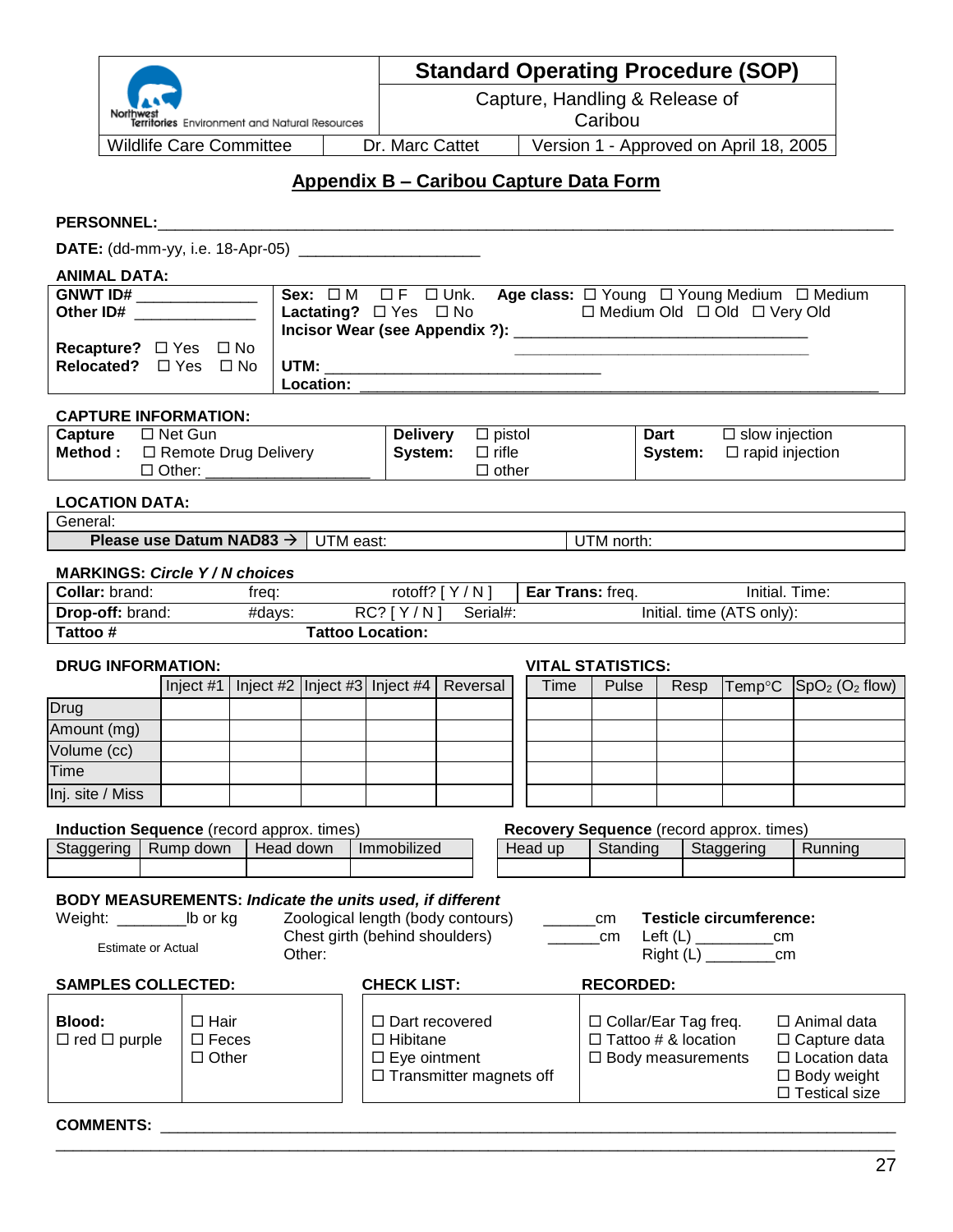|                                               | <b>Standard Operating Procedure (SOP)</b> |                                        |  |
|-----------------------------------------------|-------------------------------------------|----------------------------------------|--|
| Territories Environment and Natural Resources | Capture, Handling & Release of<br>Caribou |                                        |  |
|                                               |                                           |                                        |  |
| <b>Wildlife Care Committee</b>                | Dr. Marc Cattet                           | Version 1 - Approved on April 18, 2005 |  |

## **Appendix C – Field Necropsy Data Form**

#### **GENERAL INFORMATION:**

| Date:                                                                 | Location:                          | Personnel:                                                                                                         |
|-----------------------------------------------------------------------|------------------------------------|--------------------------------------------------------------------------------------------------------------------|
| <b>Species:</b>                                                       | Sex: $\Box M$ $\Box F$ $\Box$ Unk. | Age Class: $\square$ Young $\square$ Young Medium $\square$ Medium<br>$\Box$ Medium Old $\Box$ Old $\Box$ Very Old |
| Incisor Wear (see Appendix ?):                                        |                                    |                                                                                                                    |
| <b>Euthanasia:</b> $\Box$ Yes $\Box$ No If yes, method of euthanasia: |                                    |                                                                                                                    |

#### **CARCASS INFORMATION:**

| <b>State of preservation:</b> $\Box$ fresh $\Box$ frozen $\Box$ decomposed $\Box$ whole carcass $\Box$ partial carcass |  |                                       |  |
|------------------------------------------------------------------------------------------------------------------------|--|---------------------------------------|--|
| <b>Nutritional condition:</b>                                                                                          |  | <b>Pregnant:</b> $\Box$ yes $\Box$ no |  |

#### **NECROPSY OBSERVATIONS: External assessment:**

| EXIBITID DI ASSESSITIBITI.    |                    |              |  |  |  |  |  |
|-------------------------------|--------------------|--------------|--|--|--|--|--|
| Location                      | <b>Description</b> | Photos [Y/N] |  |  |  |  |  |
| Skin                          |                    |              |  |  |  |  |  |
| Orifices (mouth, teeth, ears) |                    |              |  |  |  |  |  |
| Other (eyes, limbs, etc.)     |                    |              |  |  |  |  |  |

#### **Internal assessment:**

| Location               | <b>Description</b> | Photo [Y/N] |
|------------------------|--------------------|-------------|
| Muscle                 |                    |             |
| Bones and joints       |                    |             |
| Lungs and trachea      |                    |             |
| Liver                  |                    |             |
| Heart                  |                    |             |
| Spleen and lymph nodes |                    |             |
| Stomach(s)             |                    |             |
| Intestines             |                    |             |
| Urinary                |                    |             |
| Reproductive system    |                    |             |
| <b>Brain</b>           |                    |             |
| Other observations     |                    |             |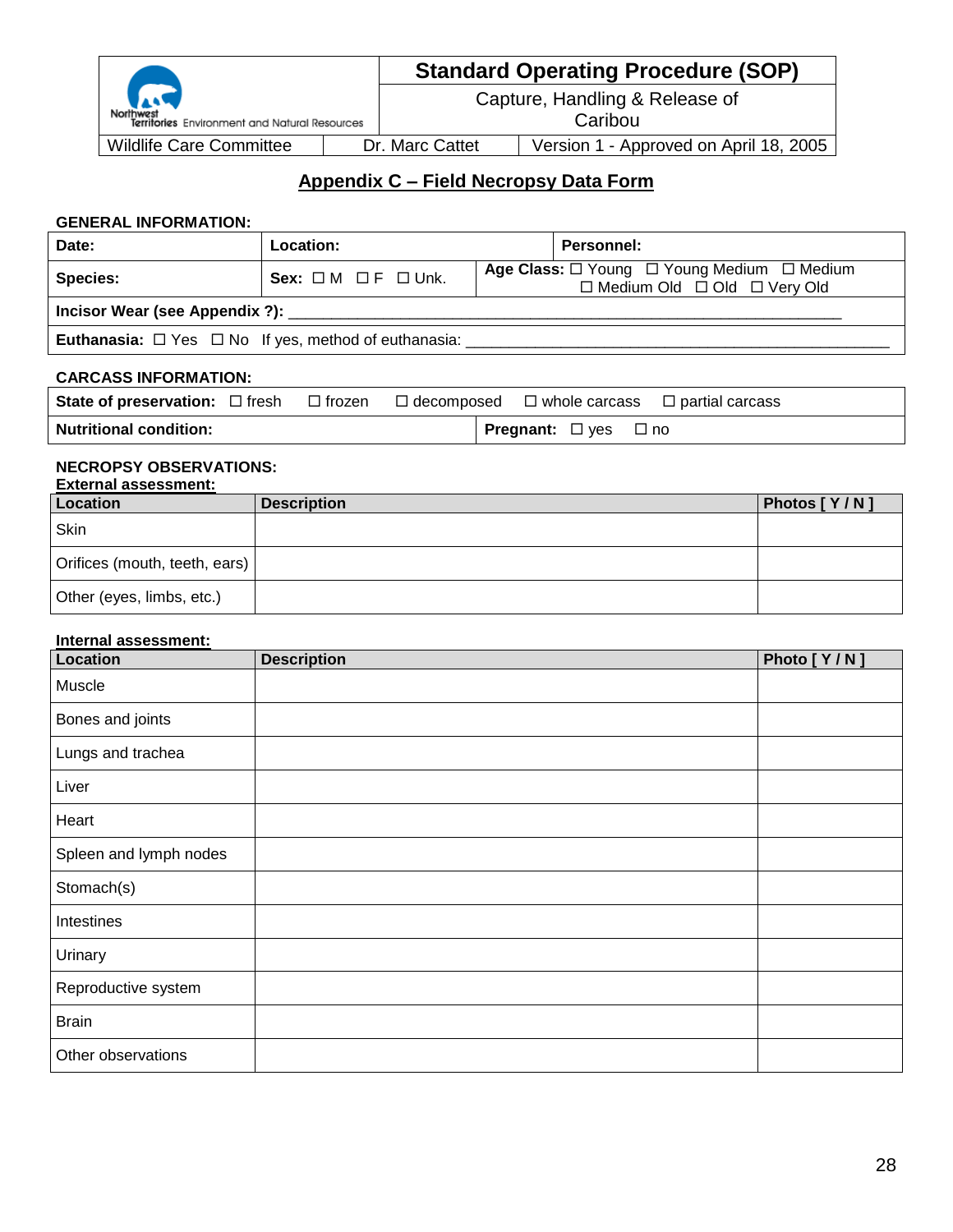|                                                                   |                                           | <b>Standard Operating Procedure (SOP)</b> |  |
|-------------------------------------------------------------------|-------------------------------------------|-------------------------------------------|--|
| <b>Reduction</b><br>Territories Environment and Natural Resources | Capture, Handling & Release of<br>Caribou |                                           |  |
| <b>Wildlife Care Committee</b>                                    | Dr. Marc Cattet                           | Version 1 - Approved on April 18, 2005    |  |

#### **Fat Measurement**

| Location             | <b>Description/Measurement</b> | Collected [Y/N] |
|----------------------|--------------------------------|-----------------|
| Rump Area (back fat) |                                |                 |
| Kidney               |                                |                 |
| Other                |                                |                 |

#### **SAMPLE COLLECTION:**

| <b>Tissue</b> | <b>Muscle</b> | Lung | ∟iver | Heart | Stomach | Intestine | Kidney | <b>Brain</b> | Other |
|---------------|---------------|------|-------|-------|---------|-----------|--------|--------------|-------|
| Formalin?     |               |      |       |       |         |           |        |              |       |
| Frozen?       |               |      |       |       |         |           |        |              |       |

| Teeth &<br>& Bone                                                 | Incisors | Lower Jaw | Bone<br>Lower'<br>Lea | Other<br>vpe<br>$\sim$ |
|-------------------------------------------------------------------|----------|-----------|-----------------------|------------------------|
| $\mathcal{A}$ (If $\mathcal{Y}$<br>N<br>collected)<br>nber<br>านท |          |           |                       |                        |

 $\Box$ 

#### **Specimens collected for other tests:** \_\_\_\_\_\_\_\_\_\_\_\_\_\_\_\_\_\_\_\_\_\_\_\_\_\_\_\_\_\_\_\_\_\_\_\_\_\_\_\_\_\_\_\_\_\_\_\_\_\_\_\_\_\_\_\_\_\_\_\_\_\_\_\_\_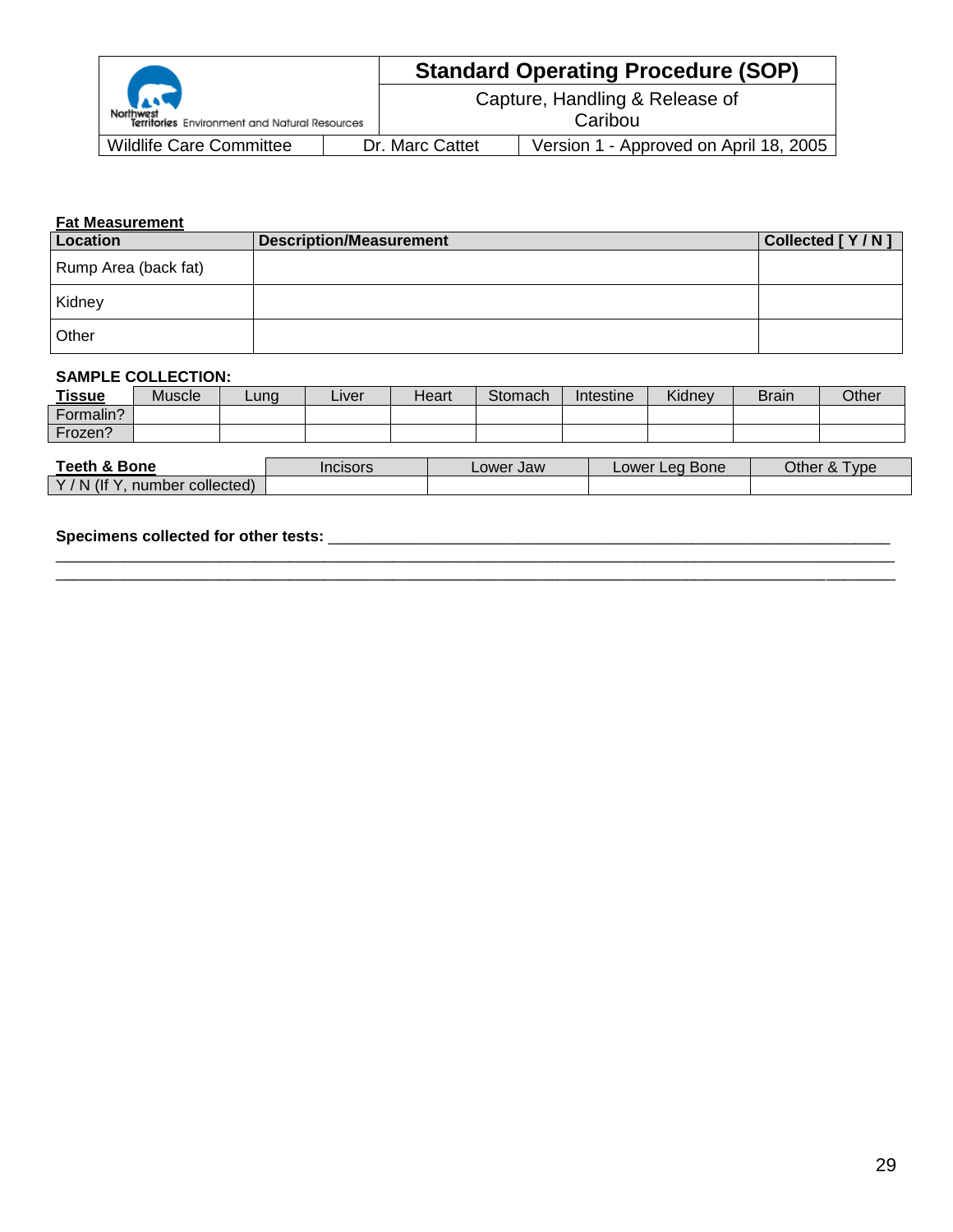# **Standard Operating Procedure (SOP)**

Capture, Handling & Release of

**Caribou** 

Wildlife Care Committee | Dr. Marc Cattet | Version 1 - Approved on April 18, 2005

# **Appendix D – Description of Incisor Wear by Field Age Class**

| <b>Field</b><br><b>Age Class</b>                                                                     | <b>Description of</b><br>incisor wear                                                                           | Diagram or photo    |  |  |
|------------------------------------------------------------------------------------------------------|-----------------------------------------------------------------------------------------------------------------|---------------------|--|--|
| Young                                                                                                | Very white teeth with rounded<br>caps (little or no wear).                                                      |                     |  |  |
| Young-medium                                                                                         | First incisors are flattening;<br>second incisors are beginning<br>to wear.                                     |                     |  |  |
| Medium                                                                                               | All teeth in the incisor bar are<br>flattening (appear to be a<br>straight line across the top of<br>the teeth. |                     |  |  |
| All teeth in the incisor bar are<br>Medium-old<br>flattened significantly (teeth<br>appear shorter). |                                                                                                                 | Photo Not Available |  |  |